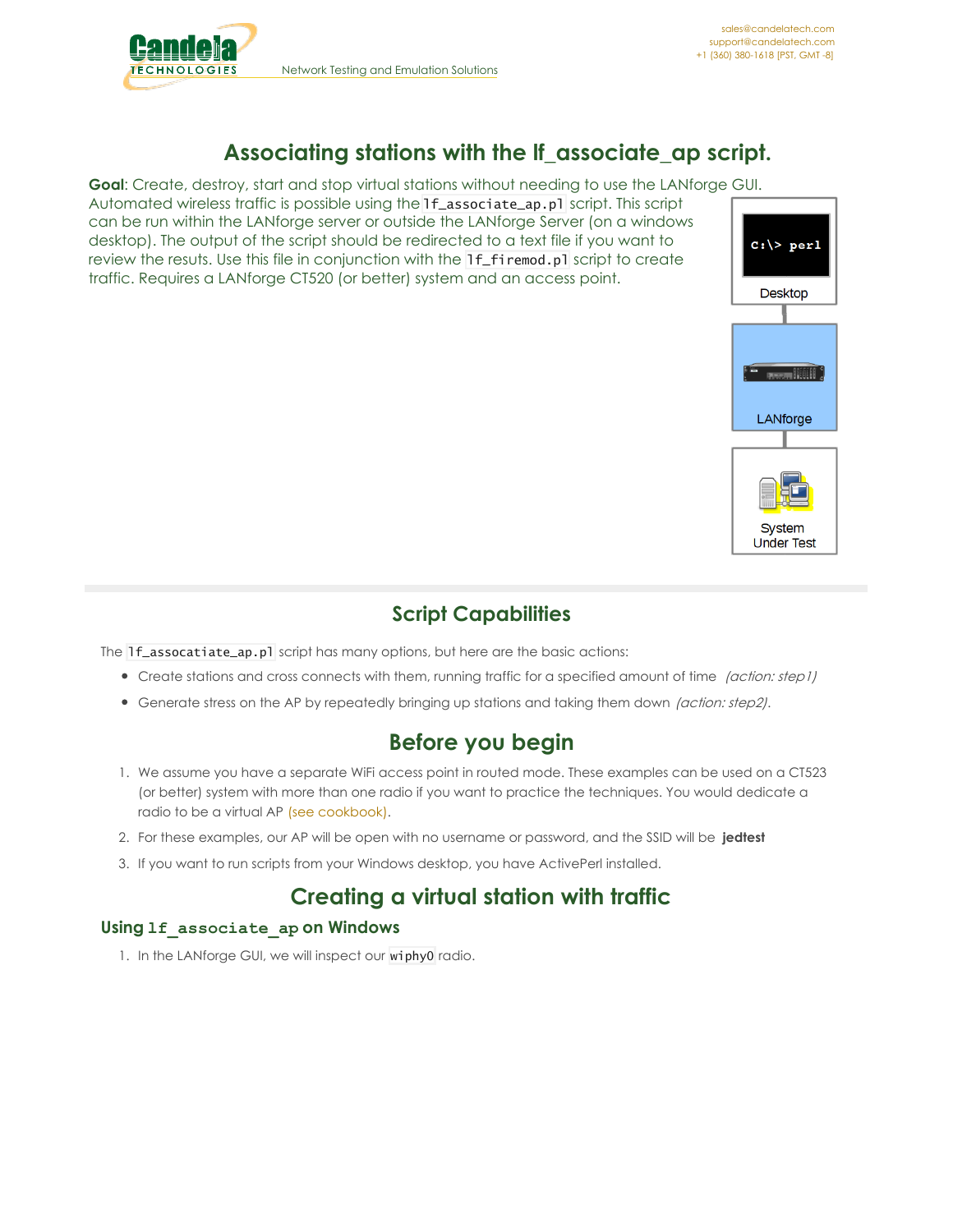|                                                                                                                  |                                                                                                                                                              |                         | 4 LANforge Manager Version(5.3.3) |                     |                       |        |                                                    |                 |                    |                | $-10x$                           |  |  |
|------------------------------------------------------------------------------------------------------------------|--------------------------------------------------------------------------------------------------------------------------------------------------------------|-------------------------|-----------------------------------|---------------------|-----------------------|--------|----------------------------------------------------|-----------------|--------------------|----------------|----------------------------------|--|--|
|                                                                                                                  | Control Reporting Tear-Off Info Plugins                                                                                                                      |                         |                                   |                     |                       |        |                                                    |                 |                    |                |                                  |  |  |
|                                                                                                                  | <b>Stop All</b><br><b>Restart Manager</b><br><b>Refresh</b><br><b>HELP</b>                                                                                   |                         |                                   |                     |                       |        |                                                    |                 |                    |                |                                  |  |  |
|                                                                                                                  |                                                                                                                                                              |                         |                                   |                     |                       |        |                                                    |                 |                    |                |                                  |  |  |
| File-IO                                                                                                          | <b>Test Group</b><br><b>Resource Mgr</b><br><b>Event Log</b><br><b>Alerts</b><br>Layer-4<br>Generic<br><b>Test Mgr</b><br><b>Port Mgr</b><br><b>Messages</b> |                         |                                   |                     |                       |        |                                                    |                 |                    |                |                                  |  |  |
| <b>Status</b>                                                                                                    | Laver-3                                                                                                                                                      |                         | <b>L3 Endps</b>                   | <b>VoIP/RTP</b>     | <b>VolP/RTP Endps</b> |        | Armageddon                                         | <b>WanLinks</b> | <b>Attenuators</b> |                | <b>Collision-Domains</b>         |  |  |
|                                                                                                                  |                                                                                                                                                              |                         |                                   |                     |                       |        |                                                    |                 |                    |                |                                  |  |  |
| Disp: 192.168.100.178:0.0<br><b>Sniff Packets</b><br><b>Clear Counters</b><br><b>Reset Port</b><br><b>Delete</b> |                                                                                                                                                              |                         |                                   |                     |                       |        |                                                    |                 |                    |                |                                  |  |  |
|                                                                                                                  | Rpt Timer: medium                                                                                                                                            |                         | (83)<br>▼                         | <b>Apply</b>        |                       |        | <b>View Details</b>                                | Create          | <b>Modify</b>      |                | <b>Batch Modify</b>              |  |  |
|                                                                                                                  |                                                                                                                                                              |                         |                                   |                     |                       |        |                                                    |                 |                    |                |                                  |  |  |
|                                                                                                                  |                                                                                                                                                              |                         |                                   |                     |                       |        | All Ethernet Interfaces (Ports) for all Resources. |                 |                    |                |                                  |  |  |
|                                                                                                                  |                                                                                                                                                              |                         |                                   |                     |                       | Parent |                                                    |                 |                    |                |                                  |  |  |
| Port                                                                                                             | Phan                                                                                                                                                         | Down                    | IP                                | <b>SEC</b>          | Alias                 | Dev    | <b>RX Bytes</b>                                    | <b>RX Pkts</b>  | Pps RX             | bps RX         | <b>TX Bytes</b>                  |  |  |
| 1.2.08                                                                                                           |                                                                                                                                                              |                         | 10.26.2.5                         | 0                   | br <sub>2</sub>       |        | $\Omega$                                           | $\mathbf 0$     | $\Omega$           | $\Omega$       | 1,006                            |  |  |
| 1.1.0                                                                                                            |                                                                                                                                                              |                         | 192.168.100.26                    | 0                   | eth <sub>0</sub>      |        | 34,000.280                                         | 43,610          | 20                 | 109,478        | 46,409,344                       |  |  |
| 1.2.00                                                                                                           |                                                                                                                                                              |                         | 192.168.100.42                    | 0                   | eth <sub>0</sub>      |        | 42,404,600                                         | 44.639          | 6                  | 6.116          | 32.655.592                       |  |  |
| 1.1.1                                                                                                            |                                                                                                                                                              |                         | 10.26.1.2                         | 0                   | eth <sub>1</sub>      |        | 17,427                                             | 160             | 0                  | 0              | 950                              |  |  |
| 1.2.01                                                                                                           |                                                                                                                                                              |                         | 10.26.1.1                         | 0                   | eth <sub>1</sub>      |        | 17,427                                             | 160             | 0                  | 0              | 1,494                            |  |  |
| 1.2.09                                                                                                           |                                                                                                                                                              | $\overline{\mathbf{v}}$ | 0.0.0.0                           | O                   | vap <sub>0</sub>      | wiphy0 | 0                                                  | 0               | 0                  | 0              | $\overline{0}$                   |  |  |
| 1.2.10                                                                                                           |                                                                                                                                                              | V                       | 0.0.0.0                           | 0                   | vap <sub>2</sub>      | wiphy2 | 0                                                  | 0               | 0                  | 0              | $\overline{0}$                   |  |  |
| 1.1.2                                                                                                            |                                                                                                                                                              |                         | 0.0.0.0                           | $\overline{0}$      | wiphy0                |        | $\overline{0}$                                     | $\overline{0}$  | $\overline{0}$     | $\overline{0}$ | 0                                |  |  |
| 1.2.02                                                                                                           |                                                                                                                                                              |                         | 0.0.0.0                           | 0                   | wiphy0                |        | 1,715                                              | 8               | 0                  | 0              | $\mathbf{0}$                     |  |  |
| 1.1.3                                                                                                            |                                                                                                                                                              |                         | 0.0.0.0                           | 0                   | wiphy1                |        | 0                                                  | $\mathbf 0$     | 0                  | 0              | $\mathbf{0}$                     |  |  |
| 1.2.03                                                                                                           |                                                                                                                                                              |                         | 0.0.0.0                           | 0                   | wiphy1                |        | 0                                                  | 0               | 0                  | 0              | $\mathbf 0$                      |  |  |
| 1.1.4                                                                                                            |                                                                                                                                                              |                         | 0.0.0.0                           | 0                   | wiphy2                |        | Ō                                                  | 0               | 0                  | $\overline{0}$ | $\overline{0}$                   |  |  |
| 1.2.04                                                                                                           |                                                                                                                                                              |                         | 0.0.0.0                           | 0                   | wiphy2                |        | 1.839                                              | 7               | 0                  | 0              | $\mathbf 0$                      |  |  |
| 1.1.5                                                                                                            |                                                                                                                                                              | V                       | 0.0.0.0                           | 0                   | wlan0                 | wiphy0 | 0                                                  | 0               | 0                  | 0              | $\overline{0}$                   |  |  |
| 1.2.05                                                                                                           |                                                                                                                                                              | $\overline{\mathbf{r}}$ | 0.0.0.0                           | 0                   | wlan0                 | wiphy0 | 0                                                  | $\mathbf 0$     | 0                  | 0              | $\boldsymbol{0}$                 |  |  |
| 1.1.6                                                                                                            |                                                                                                                                                              | $\overline{\mathbf{v}}$ | 0.0.0.0                           | 0                   | wlan1                 | wiphy1 | 0                                                  | $\mathbf 0$     | 0                  | 0              | $\overline{\mathfrak{o}}$        |  |  |
| 1.2.06                                                                                                           |                                                                                                                                                              | $\overline{\mathbf{r}}$ | 0.0.0.0                           | 0                   | wlan1                 | wiphy1 | 0                                                  | 0               | 0                  | 0              | $\overline{\mathfrak{o}}$        |  |  |
| 1.1.7<br>1.2.07                                                                                                  |                                                                                                                                                              | V<br>V                  | 0.0.0.0                           | 0<br>$\overline{0}$ | wlan2                 | wiphy2 | 0<br>0                                             | 0<br>$\Omega$   | 0<br>$\Omega$      | 0<br>0         | $\overline{0}$<br>$\overline{0}$ |  |  |
|                                                                                                                  |                                                                                                                                                              |                         | 0.0.0.0                           |                     | wlan2                 | wiphy2 |                                                    |                 |                    |                |                                  |  |  |
| н                                                                                                                | $\parallel \parallel$                                                                                                                                        |                         |                                   |                     |                       |        |                                                    |                 |                    |                | $\blacktriangleright$            |  |  |
|                                                                                                                  |                                                                                                                                                              |                         |                                   |                     |                       |        |                                                    |                 |                    |                |                                  |  |  |

Logged in to: 192.168.100.26:4002 as: Admin

And the radio should be set to channel -1 AUTO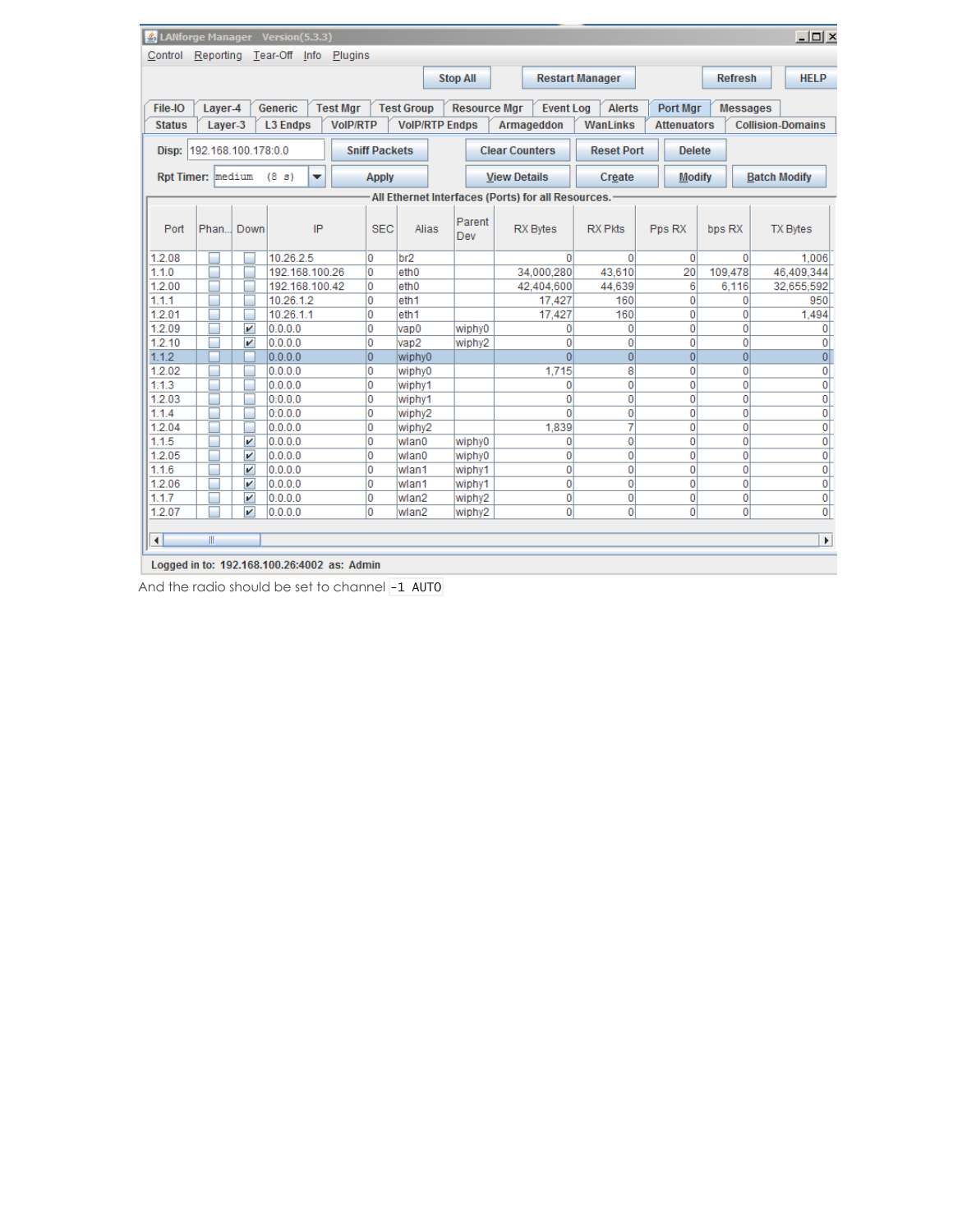| 4, wiphy0 (jedtest.candelatech.com) Configure Settings                                       |                                                                            |                                                                   |                                   |                   | $\underline{\blacksquare}$ |  |  |  |  |  |  |
|----------------------------------------------------------------------------------------------|----------------------------------------------------------------------------|-------------------------------------------------------------------|-----------------------------------|-------------------|----------------------------|--|--|--|--|--|--|
| <b>Port Status Information</b>                                                               |                                                                            |                                                                   |                                   |                   |                            |  |  |  |  |  |  |
|                                                                                              | <b>Current:</b>                                                            | <b>LINK-DOWN NONE</b>                                             |                                   |                   |                            |  |  |  |  |  |  |
|                                                                                              |                                                                            | Driver Info: Port Type: WIFI-Radio Driver: ath9k() Bus:           |                                   |                   |                            |  |  |  |  |  |  |
| <b>Port Configurables</b>                                                                    |                                                                            |                                                                   |                                   |                   |                            |  |  |  |  |  |  |
| Enable-                                                                                      |                                                                            |                                                                   | <b>General Interface Settings</b> |                   |                            |  |  |  |  |  |  |
| <b>Set IF Down</b>                                                                           | Down                                                                       | Aux-Mgt                                                           |                                   |                   |                            |  |  |  |  |  |  |
| <b>Set MAC</b>                                                                               | DHCP-IPv6                                                                  | $\triangleright$ DHCP Release                                     | DHCP Vendor ID: None              |                   | ▼                          |  |  |  |  |  |  |
| Set TX Q Len                                                                                 | DHCP-IPv4                                                                  | Secondary-IPs                                                     | <b>DHCP Client ID:</b>            | None              | ▼                          |  |  |  |  |  |  |
| <b>Set MTU</b><br><b>Set Offload</b>                                                         | <b>DNS Servers:</b>                                                        | <b>BLANK</b>                                                      | Peer IP:                          | <b>NA</b>         |                            |  |  |  |  |  |  |
| <b>Set PROMISC</b>                                                                           | <b>IP Address:</b>                                                         | 0.0.0.0                                                           | Global IPv6:                      | AUTO              |                            |  |  |  |  |  |  |
|                                                                                              | IP Mask:                                                                   | 0.0.0.0                                                           | Link IPv6:                        | AUTO              |                            |  |  |  |  |  |  |
|                                                                                              | Gateway IP:                                                                | 0.0.0.0                                                           | IPv6 GW:                          | AUTO              |                            |  |  |  |  |  |  |
|                                                                                              | Alias:                                                                     |                                                                   | MTU:                              | 1500              |                            |  |  |  |  |  |  |
|                                                                                              | $\overline{0}$<br><b>MAC Addr:</b><br>00:0e:8e:4e:5a:56<br><b>TX Q Len</b> |                                                                   |                                   |                   |                            |  |  |  |  |  |  |
|                                                                                              | <b>Rpt Timer:</b>                                                          | medium<br>(83)<br>▼                                               | WiFi Bridge:                      | <b>NONE</b>       | ▼                          |  |  |  |  |  |  |
|                                                                                              |                                                                            |                                                                   | <b>WiFi Settings</b>              |                   |                            |  |  |  |  |  |  |
|                                                                                              |                                                                            | Max-VIFs: 2048 Max-Stations: 2048 Max-APs: 8 Supports: 802.11abgn |                                   |                   |                            |  |  |  |  |  |  |
|                                                                                              | Country:                                                                   | <b>United States (840)</b>                                        | ▼                                 |                   |                            |  |  |  |  |  |  |
|                                                                                              |                                                                            | Channel/Freq: AUTO (-1 Mhz)                                       | ▼                                 |                   |                            |  |  |  |  |  |  |
|                                                                                              | Antenna:                                                                   | All                                                               | ▼                                 | Tx-Power: DEFAULT |                            |  |  |  |  |  |  |
|                                                                                              | RTS:                                                                       | <b>DEFAULT</b>                                                    | Frag:                             | 2346              |                            |  |  |  |  |  |  |
|                                                                                              |                                                                            | <b>Verbose Debug</b>                                              |                                   |                   |                            |  |  |  |  |  |  |
| Print<br><b>View Details</b><br>Probe<br>OK<br>Cancel<br>Logs<br><b>Sync</b><br><b>Apply</b> |                                                                            |                                                                   |                                   |                   |                            |  |  |  |  |  |  |
| $\perp$ CMD window shortcut: $\parallel$ $\Box$                                              | R<br>$\hookrightarrow$<br>cmd                                              |                                                                   |                                   |                   |                            |  |  |  |  |  |  |
| LANforge Scripts are at C: \Program Files\LANforge-Server\scripts                            |                                                                            |                                                                   |                                   |                   |                            |  |  |  |  |  |  |
| 2. cd C:\Program Files\LANforge-Server\scripts                                               |                                                                            |                                                                   |                                   |                   |                            |  |  |  |  |  |  |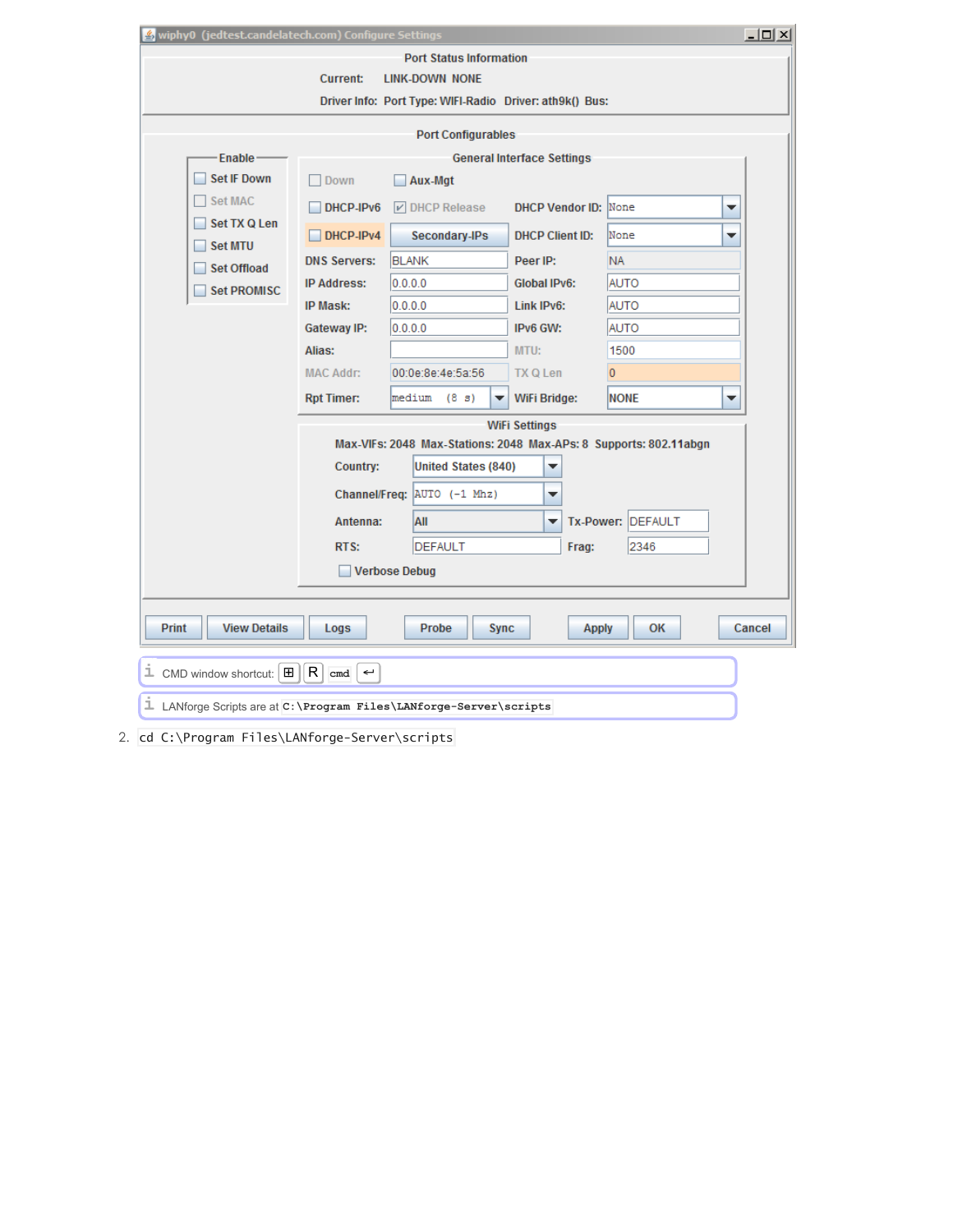| <b>Exic:</b> Windows \system32 \cmd.exe                                                                                                                                                                                                                                                                                                                                                                                                                                                                                                                                                                                                                                                                                                                                                                                                                                                                                                                                                                                                                                                                                                                                                                                                                                                                                                                                                                                                                                                                               |  |
|-----------------------------------------------------------------------------------------------------------------------------------------------------------------------------------------------------------------------------------------------------------------------------------------------------------------------------------------------------------------------------------------------------------------------------------------------------------------------------------------------------------------------------------------------------------------------------------------------------------------------------------------------------------------------------------------------------------------------------------------------------------------------------------------------------------------------------------------------------------------------------------------------------------------------------------------------------------------------------------------------------------------------------------------------------------------------------------------------------------------------------------------------------------------------------------------------------------------------------------------------------------------------------------------------------------------------------------------------------------------------------------------------------------------------------------------------------------------------------------------------------------------------|--|
| c:\>cd "Program Files (x86)\LANforge-Server"                                                                                                                                                                                                                                                                                                                                                                                                                                                                                                                                                                                                                                                                                                                                                                                                                                                                                                                                                                                                                                                                                                                                                                                                                                                                                                                                                                                                                                                                          |  |
| c:\Program Files (x86)\LANforge-Server>cd scripts                                                                                                                                                                                                                                                                                                                                                                                                                                                                                                                                                                                                                                                                                                                                                                                                                                                                                                                                                                                                                                                                                                                                                                                                                                                                                                                                                                                                                                                                     |  |
| c:\Program Files (x86)\LANforge-Server\scripts>dir<br>Volume in drive C has no label.<br>Volume Serial Number is CCFC-6FF0                                                                                                                                                                                                                                                                                                                                                                                                                                                                                                                                                                                                                                                                                                                                                                                                                                                                                                                                                                                                                                                                                                                                                                                                                                                                                                                                                                                            |  |
| Directory of c:\Program Files (x86)\LANforge-Server\scripts                                                                                                                                                                                                                                                                                                                                                                                                                                                                                                                                                                                                                                                                                                                                                                                                                                                                                                                                                                                                                                                                                                                                                                                                                                                                                                                                                                                                                                                           |  |
| $\langle$ DIR $>$<br>$\langle$ DIR $>$<br>3,205 ftp-upload.pl<br>08/13/2015 09:04 PM<br>$\le$ DIR $>$<br>LANforge<br>08/13/2015 09:04 PM<br>46,197 lf_associate_ap.pl<br>08/13/2015 09:04 PM<br>3,163 lf_attenmod.pl<br>17,559 lf_firemod.pl<br>08/13/2015 09:04 PM<br>08/13/2015 09:04 PM<br>10,162 lf_ice.pl<br>08/13/2015 09:04 PM<br>4,322 lf_icemod.pl<br>419 1f_log_parse.pl<br>08/13/2015 09:04 PM<br>08/13/2015 09:04 PM<br>44,633 lf_macvlan.pl<br>15,644 lf_macvlan2.pl<br>08/13/2015 09:04 PM<br>17,240 lf_macvlan3.pl<br>08/13/2015 09:04 PM<br>19,122 1f_macvlan_14.pl<br>17,419 1f_macvlan_14.pl<br>13,830 1f_mary_conn.pl<br>1,541 1f_mcast.bash<br>08/13/2015 09:04 PM<br>08/13/2015 09:04 PM<br>08/13/2015 09:04 PM<br>08/13/2015 09:04 PM<br>1,541   f_m.cat.bash<br>1,557   f_monitor.pl<br>18,031   f_metoptics.pl<br>12,104   f_portmod.pl<br>8,751   f_portmod.pl<br>8,751   f_portmod.pl<br>6,751   f_stress1.pl<br>6,038   f_stress2.pl<br>9,339   f_stress2.pl<br>8,145   f_stress4.pl<br>08/13/2015 09:04 PM<br>08/13/2015 09:04 PM<br>08/13/2015 09:04 PM<br>08/13/2015 09:04 PM<br>08/13/2015 09:04 PM<br>08/13/2015 09:04 PM<br>08/13/2015 09:04 PM<br>08/13/2015 09:04 PM<br>08/13/2015 09:04 PM<br>08/13/2015 09:04 PM<br>22,242 1f_voip.pl<br>08/13/2015 09:04 PM<br>08/13/2015 09:04 PM<br>1,614 sysmon.sh<br>09:04 PM<br>08/13/2015<br>1,630 topmon.sh<br>379,446 bytes<br>$27$ File $(s)$<br>3 Dir(s) 15,862,751,232 bytes free<br>c:\Program Files (x86)\LANforge-Server\scripts> |  |

3. perl .\lf\_associate\_ap.pl --help Will show you the script options.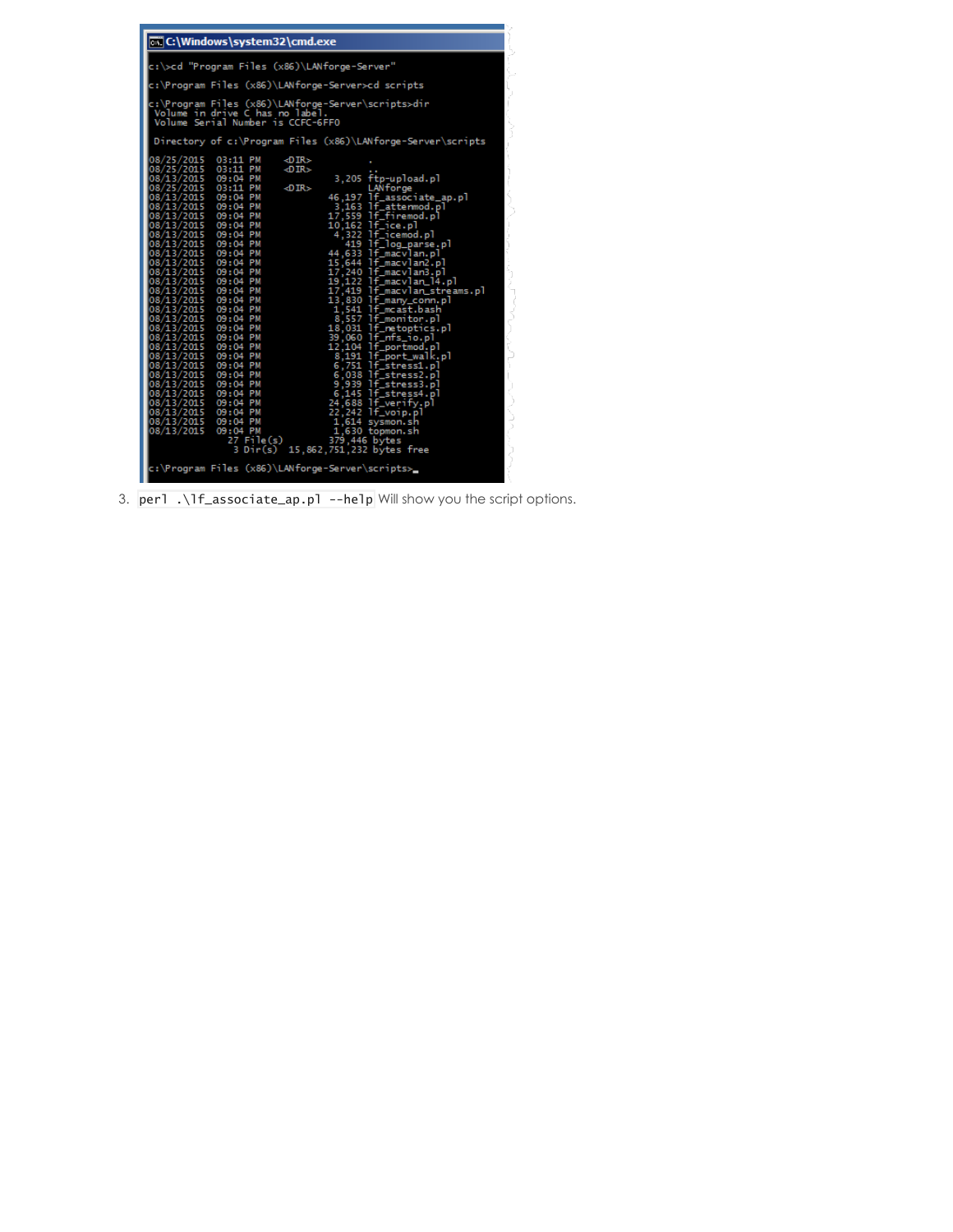```
et C:\Windows\system32\cmd.exe
                                                                                                                                                                                                                                                                                                            <u>니미지</u>
 ::\Program Files (x86)\LANforge-Server\scripts>perl .\lf_associate_ap.pl --help<br>Unknown option: help<br>\lf_associate_ap.pl [--mgn {host-name | IP}]<br>\lf_associate_ap.pl [--mgn ] # use if on non-default management port<br>[--reso
                  # AP selection<br>--radio {name}] #e.g. wiphy2<br>--ssid {ssid}] #station authentication type<br>--security {open|wep|wpa|wpa2}] #station authentication type<br>--passphrase {...}] # implies wpa2 if --security not set<br>--wifi_mode {a|a
                ## station configuration<br>[--rum_stations {10}]<br>[--first_sta {sta100}]<br>[--first_ip {DHCP |ip address}]<br>[--retmask {255.255.0.0}]
                Fig. incomes the figure of the same of the contribution<br>
Figure (tcp/tcp6/udp/udp6}] # use a tcp/udp connection, default tcp<br>
[--cxtype (tcp/tcp6/udp/udp6}] # use a tcp/udp connection, default tcp<br>
# could be AP are could 
              [--traffic_type {separate|concurrent}]<br># for step1: separate does download then upload<br># concurrent does upload and download at same time
              [--db_preload {scenario name}]<br># load this database before creating stations<br># option intended as a clearup step
              [--db_save {name}]<br># save the state of this test scenario after running the<br># connections, before --db_postload
              [--db_postload {scenario name}]<br># load this database after running connections,<br># option intended as a clearup step
Examples:<br>## connecting to an open AP, at 2Mbps, for 20 minutes<br>.\lf_associate_ap.pl --action step1 --radio wiphy0 --ssid ap-test-01 \<br>.\lf_associate_ap.pl --duration 1200 --upstream eth1<br>.\lf_associate_ap.pl --action step
  .\lf_associate_ap.pl --action step2 --sta_names tcp-sta1,tcp-sta2,tcp-sta3 --ssid ap-test-01
## using a second lanforge system to connect to wpa2 AP:<br>.\lf_associate_ap.pl --mgr 192.168.100.1 --resource 2 --radio wiphy2 \<br>--ssid jedtest ---passphrase 'asdf1234'<br>--rum_stations 10 --first_sta sta400 \<br>--first_ip DHCP
 # (Windows) using a beginning database and saving the resulting database:<br>C:\Users\bob> cd "c:\Program Files (x86)\LANforge-Server\scripts"<br>C:\Program Files (x86)\LANforge-Server\scripts>perl lf_associate_ap.pl --mgr jedte
   # connecting to wpa AP:<br>\lf_associate_ap.pl --mgr 192.168.100.1 --radio wiphy0 \<br>--ssid jedtest ---passphrase 'asdf1234' --security wep \<br>--rum_stations 10 --first_sta sta400 \<br>--first_ip DHCP --upstream eth1         --act
 ::\Program Files (x86)\LANforge-Server\scripts>
```
4. We can create a virtual station with this command:

```
perl .\lf_associate_ap.pl --resource 1 --resource 1 --mgr jedtest ^
  --action step1 --radio wiphy0 --ssid jedtest ^
  --first sta sta100 --num stations 1 --duration 20 \land--first ip DHCP --upstream eth1 --security wpa2 --passphrase jedtest1
```
 $\dot{\mathbb{1}}$  Long DOS commands and be continued on the next line with the  $\vert \Lambda \vert$  character.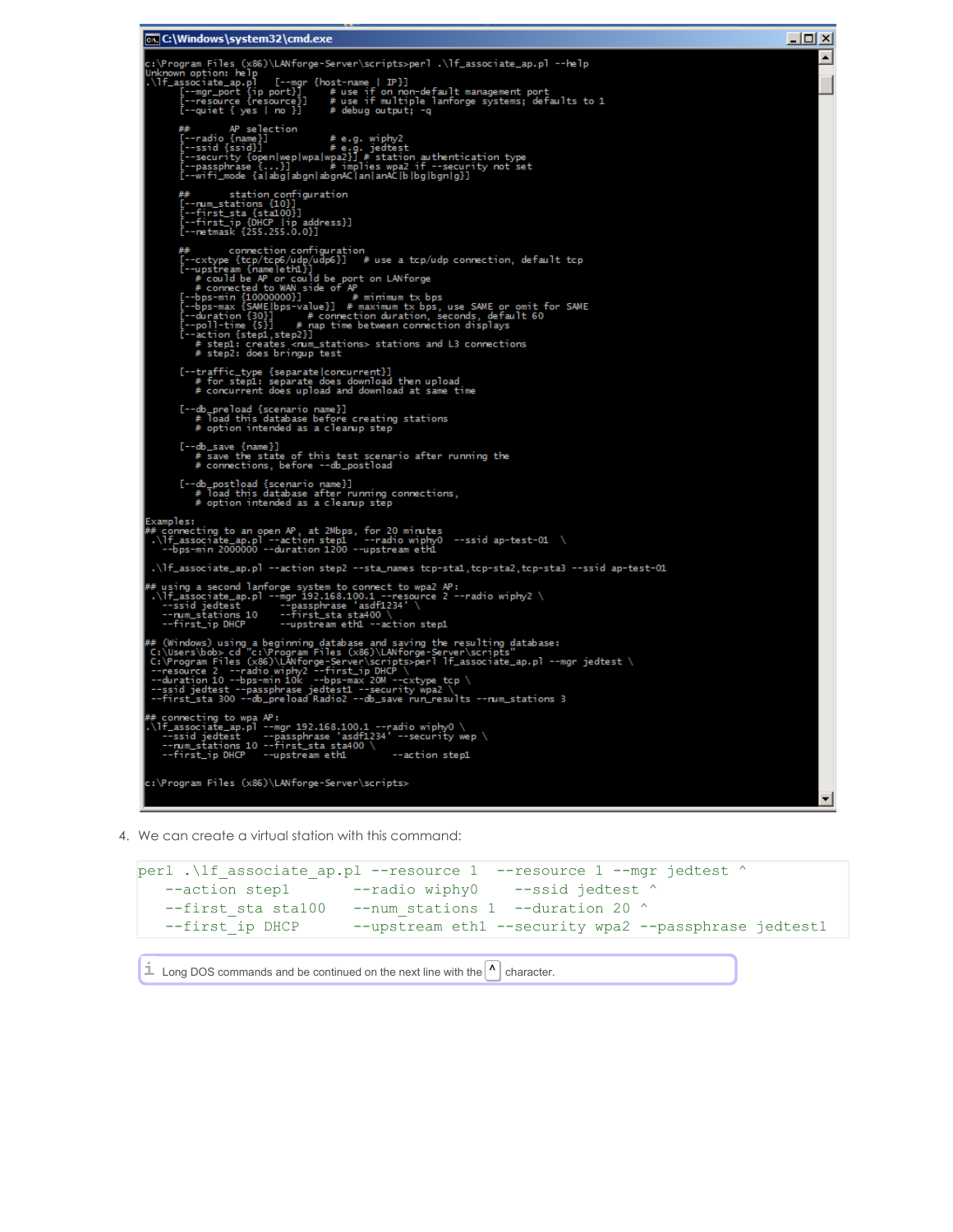| Creating connections: cx-100 (sta100 - eth1), done.<br>Adjusting cx min/max tx for upload test: cx-100done.<br>started uploads.<br>$ep- A100$ $Rx-bys/Tx-B$ $ep-B100$ $Rx-bys/Tx-B$<br>Obps / 6MB<br>10Mbps / OB<br>Obps $/$ 12MB $\qquad$ 10Mbps $/$ 0B<br>Obps / 18MB 10Mbps / 08<br>$10 \text{Mbps} / 08$<br>Obps $/24MB$<br>Total: 24998120<br>Time: 60s Cur: 25000203 416670/s<br>le p-A100 :<br>Tx Bytes:<br>Rx Bytes:<br>Total: 0<br>Time: 60s Cur: 0<br>0/s<br>Tx Bytes:<br>0/s<br>ep-B100:<br>Total: 24998120<br>Time: 60s Cur: 24999369 416656/s<br>Rx Bytes:<br>Adjusting tx_rate for download cx-100done<br>lStarted download<br>ep-A100 Rx-bps/Tx-B ep-B100 Rx-bps/Tx-B  <br>$0$ <sub>bps</sub> $/ 0$ <sub>B</sub><br>Obps / OB<br>Obps $/$ OB<br>Obps / OB<br>Obps / 0B<br>Obps / 08<br>Obps $/$ OB<br>$0$ bps $/ 0$ B<br>Total: 0<br>0/s<br>le p-A100 :<br>Time: 60s Cur: 0<br>Tx Bytes:<br>Total: 0<br>Time: 60s Cur: 0<br>0/s<br>Rx Bytes: | k:\Program Files (x86)\LANforge-Server\scripts>perl .\lf_associate_ap.pl --resource 1 --resource 1 --mgr jedtest ^<br>--action step1 --radio wiphy0 --ssid jedtest ^<br>More?<br>More? --first_sta_sta100 --rum_stations 1 --duration 20 ^<br>More? --first_ip DHCP     --upstream eth1 --security wpa2 --passphrase jedtest1<br>Removing old cross-connects, and endpoints<br>$cx-100$ (ep-A100 - ep-B100) done.<br>Deleting ports:sta100 port sta100 not present, not found, done.<br>Waiting for 1 stations to be removed sta100, Old stations removed<br>Creating new stations: sta100 Created 1 stations<br>Waiting for stations to associate $1/1$ seen to associate |                  |     |
|-------------------------------------------------------------------------------------------------------------------------------------------------------------------------------------------------------------------------------------------------------------------------------------------------------------------------------------------------------------------------------------------------------------------------------------------------------------------------------------------------------------------------------------------------------------------------------------------------------------------------------------------------------------------------------------------------------------------------------------------------------------------------------------------------------------------------------------------------------------------------------------------------------------------------------------------------------------|----------------------------------------------------------------------------------------------------------------------------------------------------------------------------------------------------------------------------------------------------------------------------------------------------------------------------------------------------------------------------------------------------------------------------------------------------------------------------------------------------------------------------------------------------------------------------------------------------------------------------------------------------------------------------|------------------|-----|
|                                                                                                                                                                                                                                                                                                                                                                                                                                                                                                                                                                                                                                                                                                                                                                                                                                                                                                                                                             |                                                                                                                                                                                                                                                                                                                                                                                                                                                                                                                                                                                                                                                                            |                  |     |
| Total: 0<br>0/s<br>Time: 60s Cur: 0<br>Rx Bytes:<br>$\overline{\phantom{a}}$<br>c:\Program Files (x86)\LANforge-Server\scripts>_                                                                                                                                                                                                                                                                                                                                                                                                                                                                                                                                                                                                                                                                                                                                                                                                                            | Total: 0<br>ep-B100:<br>Tx Bytes:                                                                                                                                                                                                                                                                                                                                                                                                                                                                                                                                                                                                                                          | Time: 60s Cur: 0 | 0/s |

5. We can see the port appear in the LANforge GUI:

|                        |         |                                         | & LANforge Manager Version(5.3.3)           |                 |                      |                       |                 |                                |                                                    |                     |                                  |                    |                                  |                                | $ \Box$ $\times$                 |
|------------------------|---------|-----------------------------------------|---------------------------------------------|-----------------|----------------------|-----------------------|-----------------|--------------------------------|----------------------------------------------------|---------------------|----------------------------------|--------------------|----------------------------------|--------------------------------|----------------------------------|
|                        |         |                                         | Control Reporting Tear-Off Info Plugins     |                 |                      |                       |                 |                                |                                                    |                     |                                  |                    |                                  |                                |                                  |
|                        |         |                                         |                                             |                 |                      |                       |                 |                                | <b>Stop All</b>                                    |                     | <b>Restart Manager</b>           |                    |                                  | <b>Refresh</b>                 | <b>HELP</b>                      |
|                        |         |                                         |                                             |                 |                      |                       |                 |                                |                                                    |                     |                                  |                    |                                  |                                |                                  |
| File-IO                | Layer-4 |                                         | Generic<br><b>Test Mar</b>                  |                 | <b>Test Group</b>    | <b>Resource Mgr</b>   |                 | <b>Event Log</b>               | <b>Alerts</b>                                      | <b>Port Mar</b>     | <b>Messages</b>                  |                    |                                  |                                |                                  |
| <b>Status</b>          |         | Layer-3                                 | <b>L3 Endps</b>                             | <b>VoIP/RTP</b> |                      | <b>VolP/RTP Endps</b> |                 |                                | Armageddon                                         | <b>WanLinks</b>     |                                  | <b>Attenuators</b> |                                  |                                | <b>Collision-Domains</b>         |
|                        |         |                                         | Disp: 192.168.100.178:0.0                   |                 | <b>Sniff Packets</b> |                       |                 |                                | <b>Clear Counters</b>                              | <b>Reset Port</b>   |                                  | <b>Delete</b>      |                                  |                                |                                  |
|                        |         |                                         | Rpt Timer: medium (8 s)                     | ▼               | <b>Apply</b>         |                       |                 |                                | <b>View Details</b>                                | Create              |                                  | <b>Modify</b>      |                                  | <b>Batch Modify</b>            |                                  |
|                        |         |                                         |                                             |                 |                      |                       |                 |                                | All Ethernet Interfaces (Ports) for all Resources. |                     |                                  |                    |                                  |                                |                                  |
| Port                   | Phan.   | <b>Down</b>                             | IP                                          | <b>SEC</b>      | Alias                | Parent<br>Dev         | <b>RX Bytes</b> |                                | <b>RX Pkts</b>                                     | Pps RX              | bps RX                           | <b>TX Bytes</b>    |                                  | <b>TX Pkts</b>                 | Pps TX                           |
| 1.2.08                 |         |                                         | 10.26.2.5                                   | 0               | br <sub>2</sub>      |                       |                 | 77,016,941                     | 76,095                                             | $\mathbf{0}$        | $\Omega$                         | 28,813,070         |                                  | 54,885                         | $\overline{0}$                   |
| 1.1.00                 |         |                                         | 192.168.100.26                              | o               | eth <sub>0</sub>     |                       |                 | 187,505,665                    | 330,818                                            | 52                  | 244,940                          | 286,076,926        |                                  | 323,699                        | 59                               |
| 1.2.00                 |         |                                         | 192.168.100.42                              | 0               | eth <sub>0</sub>     |                       |                 | 52,196,073                     | 136,576                                            | 16                  | 15,256                           | 167,444,877        |                                  | 150,309                        | 24                               |
| 1.1.01                 |         |                                         | 10.26.1.2                                   | 0               | eth <sub>1</sub>     |                       |                 | 78,427,227                     | 76,470                                             | 0                   | $\Omega$                         | 29,022,954         |                                  | 54.825                         | $\mathbf 0$                      |
| 1.2.01                 |         |                                         | 10.26.1.1                                   | o               | eth <sub>1</sub>     |                       |                 | 29,078,047                     | 55,296                                             | 0                   | $\mathbf{0}$                     | 78,376,966         |                                  | 76,019                         | $\overline{0}$                   |
| 1.1.08                 |         |                                         | 10.26.2.40                                  | 0               | sta1                 | wiphy0                |                 | 17.367                         | 123                                                | 0                   | $\overline{0}$                   |                    | 36.081                           | 182                            | $\overline{0}$                   |
| 1.1.09                 |         |                                         | 10.26.2.43                                  | 0               | sta100               | wiphy0                |                 | 818,403                        | 12,386                                             | $\overline{0}$      | $\overline{0}$                   | 27,041,709         |                                  | 23,753                         | 0                                |
| 1.2.09                 |         |                                         | 0.0.0.0                                     | 0               | vap0                 | wiphy0                |                 | 78,104,068                     | 76,196                                             | 0                   | 1                                | 29,949,231         |                                  | 55,081                         | $\mathbf{0}$                     |
| 1.2.10                 | s       | $\boldsymbol{\nu}$                      | 0.0.0.0                                     | 0               | vap2                 | wiphy <sub>2</sub>    |                 | $\Omega$                       | $\Omega$                                           | 0                   | $\mathbf{0}$                     |                    | 792                              | 8                              | $\mathbf{0}$                     |
| 1.1.02                 |         |                                         | 0.0.0.0                                     | 0               | wiphy0               |                       |                 | 65,258,035                     | 108,441                                            | 5                   | 7,354                            | 81,042,623         |                                  | 76,824                         | $\pmb{0}$                        |
| 1.2.02                 |         | ۰                                       | 0.0.0.0                                     | 0               | wiphy0               |                       |                 | 135,873,550                    | 242,060                                            | 18                  | 36,031                           | 31,115,199         |                                  | 56,252                         | 0                                |
| 1.1.03                 |         | Ξ                                       | 0.0.0.0                                     | 0               | wiphy1               |                       |                 | 0                              | 0                                                  | $\Omega$            | $\mathbf{0}$                     |                    | $\Omega$                         | 0                              | $\overline{0}$                   |
| 1.2.03                 |         |                                         | 0.0.0.0                                     | 0               | wiphy1               |                       |                 | 0                              | $\mathbf{0}$                                       | 0                   | $\mathbf{0}$                     |                    | $\mathbf{0}$                     | $\mathbf{0}$                   | $\mathbf 0$                      |
| 1.1.04                 |         |                                         | 0.0.0.0                                     | 0               | wiphy2               |                       |                 | $\Omega$                       | $\Omega$                                           | $\overline{0}$      | $\mathbf{0}$                     |                    | $\Omega$                         | $\Omega$                       | $\mathbf{0}$                     |
| 1.2.04                 |         |                                         | 0.0.0.0                                     | 0               | wiphy <sub>2</sub>   |                       |                 | 12.328.608                     | 50.175                                             | 0                   | $\mathbf{0}$                     |                    | 21.576                           | 116                            | $\overline{0}$                   |
| 1.1.05                 |         | $\overline{\mathbf{v}}$                 | 0.0.0.0                                     | 0               | lwlan0               | wiphy0                |                 | 0                              | 0                                                  | $\overline{0}$      | $\mathbf{0}$                     |                    | $\mathbf{0}$                     | $\mathbf{0}$                   | $\overline{0}$                   |
| 1.2.05                 |         | $\overline{\mathbf{v}}$                 | 0.0.0.0                                     | o               | wlan0                | wiphy0                |                 | 0                              | $\overline{0}$                                     | $\overline{0}$      | $\mathbf{0}$                     |                    | $\mathbf{0}$                     | $\mathbf{0}$                   | $\overline{0}$                   |
| 1.1.06                 |         | $\overline{\mathbf{v}}$                 | 0.0.0.0                                     | 0               | wlan1                | wiphy1                |                 | $\mathbf{0}$                   | $\overline{0}$<br>$\overline{0}$                   | 0                   | $\overline{0}$                   |                    | $\mathbf{0}$                     | $\overline{0}$                 | $\overline{0}$                   |
| 1.2.06                 |         | $\overline{\mathbf{v}}$                 | 0.0.0.0                                     | 0               | wlan1                | wiphy1                |                 | $\mathbf{0}$<br>$\overline{0}$ | $\overline{0}$                                     | 0<br>$\overline{0}$ | $\overline{0}$<br>$\overline{0}$ |                    | $\overline{0}$<br>$\overline{0}$ | $\mathbf{0}$<br>$\overline{0}$ | $\overline{0}$                   |
| 1.1.07<br>1.2.07       |         | $\mathbf{v}$<br>$\overline{\mathbf{v}}$ | 0.0.0.0<br>0.0.0.0                          | 0<br>o          | wlan2                | wiphy2                |                 | $\mathbf{0}$                   | $\overline{0}$                                     | 0                   | $\mathbf{0}$                     |                    | $\mathbf{0}$                     | $\mathbf{0}$                   | $\overline{0}$<br>$\overline{0}$ |
| $\left  \cdot \right $ |         | TI.                                     |                                             |                 | wlan2                | wiphy2                |                 |                                |                                                    |                     |                                  |                    |                                  |                                | $\blacktriangleright$            |
|                        |         |                                         |                                             |                 |                      |                       |                 |                                |                                                    |                     |                                  |                    |                                  |                                |                                  |
|                        |         |                                         | Logged in to: 192.168.100.26:4002 as: Admin |                 |                      |                       |                 |                                |                                                    |                     |                                  |                    |                                  |                                |                                  |

and we can inspect it.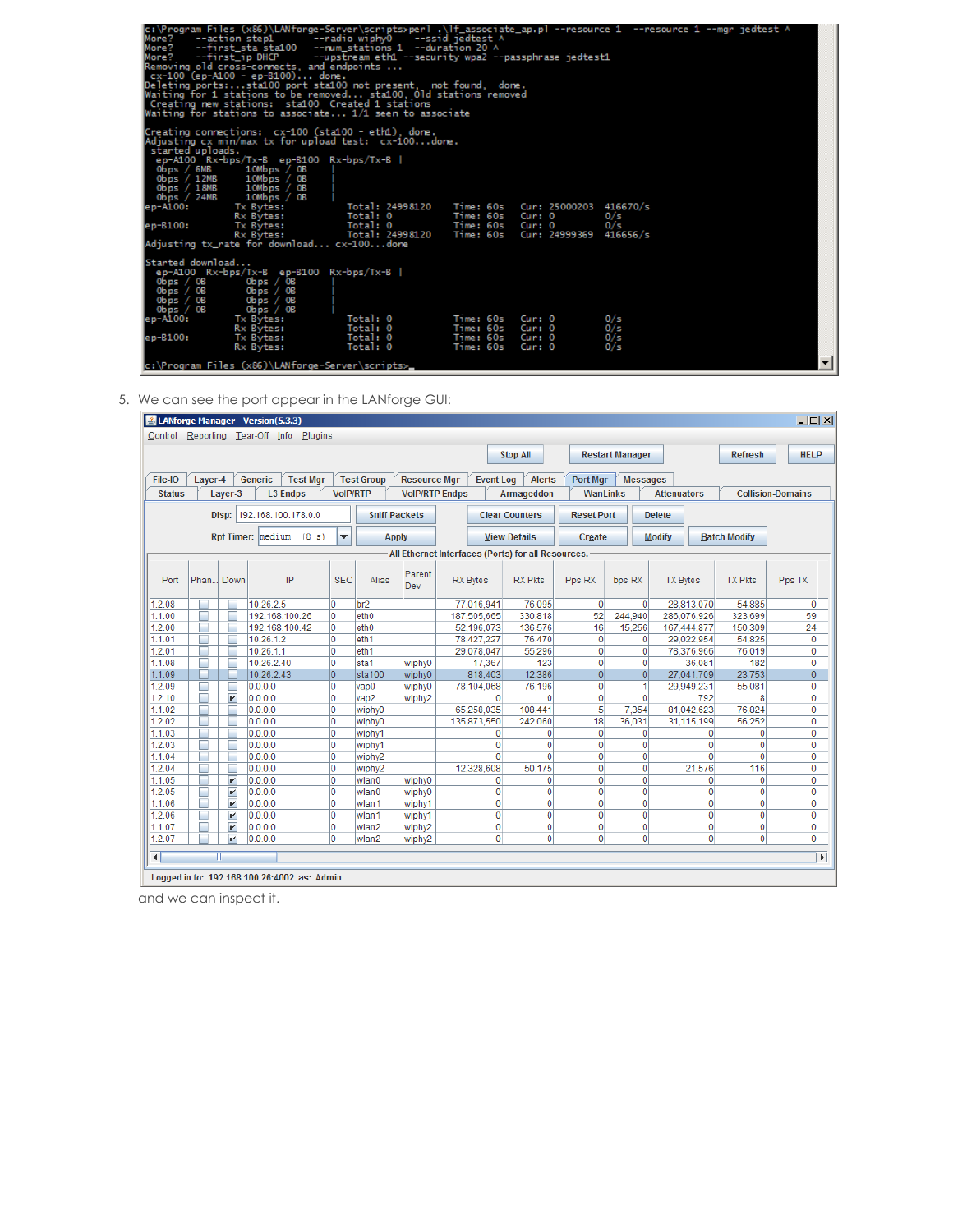| \$ sta100 (jedtest.candelatech.com) Configure Settings                                                            |                                   |                                |                             | $\Box$ u $\times$            |  |  |  |  |  |  |  |  |
|-------------------------------------------------------------------------------------------------------------------|-----------------------------------|--------------------------------|-----------------------------|------------------------------|--|--|--|--|--|--|--|--|
|                                                                                                                   |                                   | <b>Port Status Information</b> |                             |                              |  |  |  |  |  |  |  |  |
|                                                                                                                   | Current:                          | <b>LINK-UP GRO Authorized</b>  |                             |                              |  |  |  |  |  |  |  |  |
| Driver Info: Port Type: WIFI-STA Parent: wiphy0                                                                   |                                   |                                |                             |                              |  |  |  |  |  |  |  |  |
| <b>Port Configurables</b>                                                                                         |                                   |                                |                             |                              |  |  |  |  |  |  |  |  |
| <b>Advanced Configuration</b><br><b>Custom WiFi</b><br><b>Standard Configuration</b><br><b>Misc Configuration</b> |                                   |                                |                             |                              |  |  |  |  |  |  |  |  |
| Enable-                                                                                                           | <b>General Interface Settings</b> |                                |                             |                              |  |  |  |  |  |  |  |  |
| <b>Set IF Down</b>                                                                                                | <b>Down</b>                       | Aux-Mgt                        |                             |                              |  |  |  |  |  |  |  |  |
| <b>Set MAC</b>                                                                                                    |                                   |                                |                             |                              |  |  |  |  |  |  |  |  |
| Set TX Q Len                                                                                                      | DHCP-IPv6                         | $V$ DHCP Release               | <b>DHCP Vendor ID: None</b> | ▼                            |  |  |  |  |  |  |  |  |
| <b>Set MTU</b>                                                                                                    | $V$ DHCP-IPv4                     | Secondary-IPs                  | <b>DHCP Client ID:</b>      | None<br>▼                    |  |  |  |  |  |  |  |  |
| <b>Set Offload</b>                                                                                                | <b>DNS Servers:</b>               | <b>BLANK</b>                   | Peer IP:                    | <b>NA</b>                    |  |  |  |  |  |  |  |  |
| <b>Set PROMISC</b>                                                                                                | <b>IP Address:</b>                | 0.0.0.0                        | Global IPv6:                | <b>AUTO</b>                  |  |  |  |  |  |  |  |  |
| $S$ ervices —                                                                                                     | IP Mask:                          | 255.255.0.0                    | Link IPv6:                  | <b>AUTO</b>                  |  |  |  |  |  |  |  |  |
| $\neg$ HTTP                                                                                                       | Gateway IP:                       | 0.0.0.0                        | IPv6 GW:                    | <b>AUTO</b>                  |  |  |  |  |  |  |  |  |
| $\Box$ FTP                                                                                                        | Alias:                            |                                | MTU:                        | 1500                         |  |  |  |  |  |  |  |  |
| <b>RADIUS</b>                                                                                                     | <b>MAC Addr:</b>                  | 00:83:0c:57:37:d5              | <b>TX Q Len</b>             | 1000                         |  |  |  |  |  |  |  |  |
| Low Level-                                                                                                        | <b>Rpt Timer:</b>                 | medium<br>(8 s)<br>▼           | <b>WiFi Bridge:</b>         | <b>NONE</b><br>▼             |  |  |  |  |  |  |  |  |
| <b>PROMISC</b>                                                                                                    |                                   |                                | <b>WiFi Settings</b>        |                              |  |  |  |  |  |  |  |  |
| <b>TSO Enabled</b>                                                                                                | SSID:                             | jedtest                        | <b>AUTO</b><br>AP:<br>▼     |                              |  |  |  |  |  |  |  |  |
| <b>UFO Enabled</b>                                                                                                |                                   |                                | Mode:                       | 802.11abgn                   |  |  |  |  |  |  |  |  |
| <b>GSO Enabled</b>                                                                                                | Key/Phrase: jedtest1              |                                |                             | v<br>▼                       |  |  |  |  |  |  |  |  |
| □ LRO Enabled                                                                                                     | Freg/Channel: 2462/11             |                                | Rate:                       | OS Default                   |  |  |  |  |  |  |  |  |
| <b>Ø</b> GRO Enabled                                                                                              |                                   | WPA V WPA2 OSEN WEP            | Disable HT40 Disable SGI    |                              |  |  |  |  |  |  |  |  |
|                                                                                                                   |                                   |                                |                             |                              |  |  |  |  |  |  |  |  |
| <b>Print</b><br><b>View Details</b>                                                                               | Probe                             | <b>Display Scan</b>            | <b>Sync</b>                 | ОΚ<br>Cancel<br><b>Apply</b> |  |  |  |  |  |  |  |  |

# **Using lf\_associate\_ap on Linux**

1. Double click on your PuTTY icon and open a connection to your LANforge machine.

| <b>PuTTY Configuration</b> | 2x                                             |
|----------------------------|------------------------------------------------|
| Category:                  |                                                |
| ⊟ Session                  | Basic options for your PuTTY session           |
| <b>Logging</b>             | Specify the destination you want to connect to |
| ⊟⊹ Terminal                | Host Name (or IP address)                      |
| Keyboard                   | Port                                           |
| i⊹ Bell                    | 22                                             |
| - Features                 | liedtest                                       |
| ⊟ Window                   | Connection type:                               |
| - Appearance               | C Raw C Telnet C Rlogin C SSH C Serial         |
| - Behaviour                | Load, save or delete a stored session          |
| - Translation              | <b>Saved Sessions</b>                          |
| - Selection                | liedtest                                       |
| - Colours                  | Default Settings                               |
| ⊟ Connection               | Load                                           |
| i⊹ Datal                   | jed-mina                                       |
| - Proxy                    | jedtest                                        |
| ≔ Telnet                   | <b>Save</b>                                    |
| <b>Rlogin</b>              | Delete                                         |
| ு. SSH                     | Close window on exit:                          |
| <b>Serial</b>              | C Always C Never C Only on clean exit          |
| About                      | Cancel                                         |
| Help                       | Open                                           |

2. The **1f\_associate\_ap.p1** script is in the *scripts* sub directory.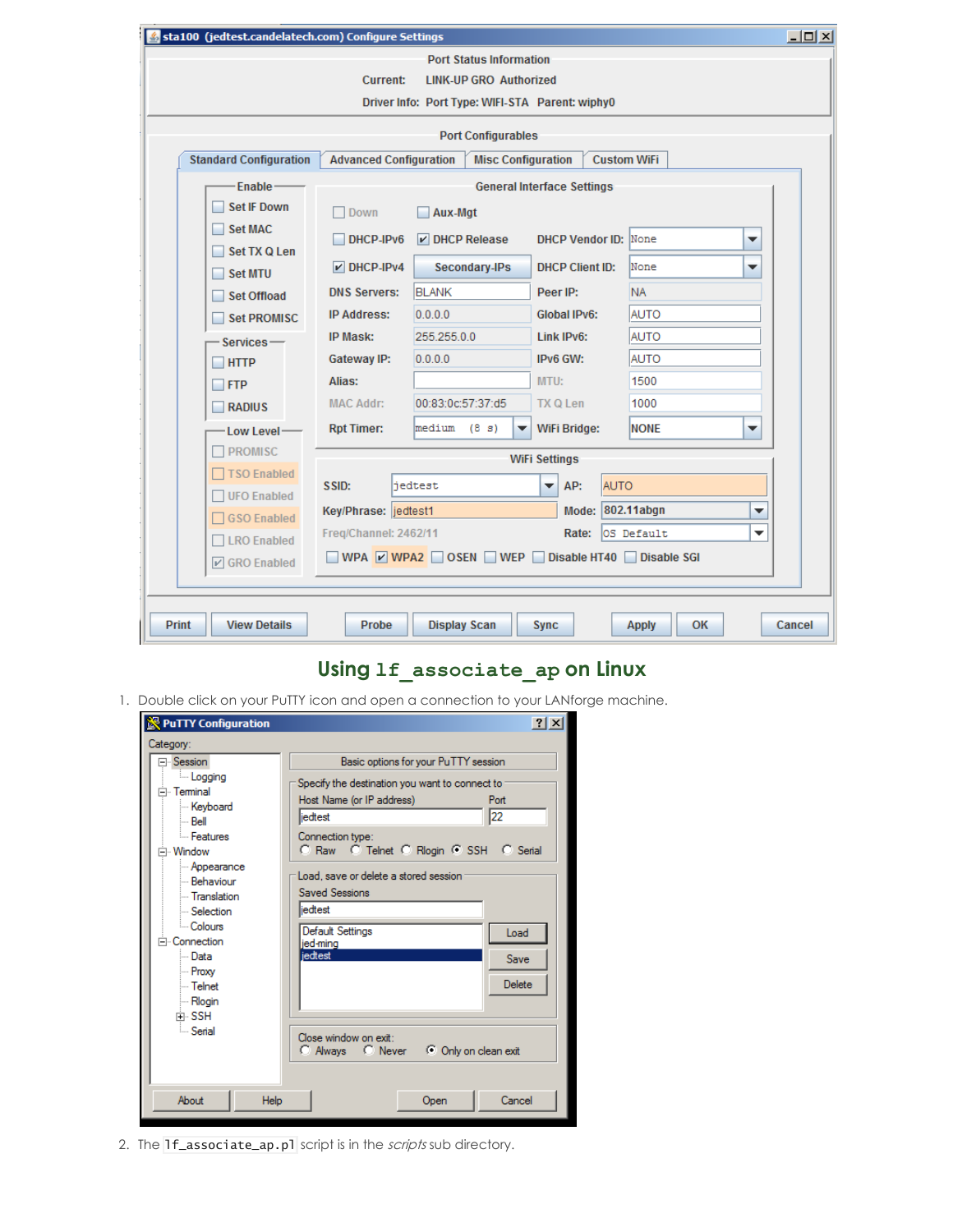

3. Our command is basically the same.

```
I Long shell commands and be continued on the next line with the \left| \right| character.
```

```
./lf associate ap.pl --resource 1 --mgr localhost \setminus--action step1 --radio wiphy0 --ssid jedtest \
  --first sta sta100 --num stations 1 --duration 20 \
  --first ip DHCP --upstream eth1 --security wpa2 --passphrase jedtest1
```
4. We will see similar output:

```
lanforge@jedtest ~/scripts
 > ./lf_associate_ap.pl --resource 1 --mgr localhost \
      Removing old cross-connects, and endpoints ...
cx-100 (ep-A100 - ep-B100)... done.
Deleting ports:...sta100 /9... done.
Waiting for 1 stations to be removed... sta100, Old stations removed
Creating new stations: sta100 Created 1 stations
Waiting for stations to associate... 1/1 seen to associate
Creating connections: cx-100 (sta100 - eth1), done.
Adjusting cx min/max tx for upload test: cx-100...done.
 started uploads.
  ep-A100 Rx-bps/Tx-B ep-B100 Rx-bps/Tx-B |<br>
0bps / 6MB | 10Mbps / 0B |<br>
0bps / 12MB | 10Mbps / 0B |<br>
0bps / 18MB | 10Mbps / 0B |<br>
0bps / 24MB | 10Mbps / 0B |<br>
0bps / 24MB | 10Mbps / 0B |
 ep-A100<br>Obps / 6MB<br>Obps / 12MB<br>Obps / 18MB<br>Obps / 24MB
                                               Tx Bytes:
 m-4100:Rx Bytes:
ep-B100:
                     Tx Bytes:
                                                Total: 25190840
                    Rx Bytes:
Adjusting tx_rate for download... cx-100...done
\begin{tabular}{lllll} \texttt{Started download...} \\ \texttt{ep-Al00} & \texttt{Rx-bps/Tx-B} & \texttt{ep-Bl00} & \texttt{Rx-bps/Tx-B} & \texttt{I} \end{tabular}10Mbps / 0B<br>10Mbps / 0B<br>10Mbps / 0B<br>10Mbps / 0B<br>10Mbps / 0B<br>10Mbps / 0B<br>10Mbps / 0B<br>10Mbps / 0B
                                                10011: 0 11me: 608 Cur: 0 0/8<br>
10011: 25182080 11me: 608 Cur: 25360022 422667/8<br>
10011: 25182080 11me: 608 Cur: 25359597 422659/8<br>
10011: 0 11me: 608 Cur: 0 0/8
                    Tx Bytes:
 m-A100:
                     Rx Bytes:
 pp - B100:Tx Bytes:
                     Rx Bytes:
lanforge@jedtest ~/scripts
 >-1اسلامی اس
```
#### **More Traffic Examples**

1. Creating Multiple stations that transm

```
./lf associate ap.pl --resource 1 --mgr localhost \setminus--action step1 ---radio wiphy0 --ssid jedtest
  --first sta sta100 --num stations 10 --duration 20 \
  --first ip DHCP --upstream eth1 --security wpa2 --passphrase jedtest1
```
2. Creating TCP/IP bursty traffic from 30Mbps to 450 Mbps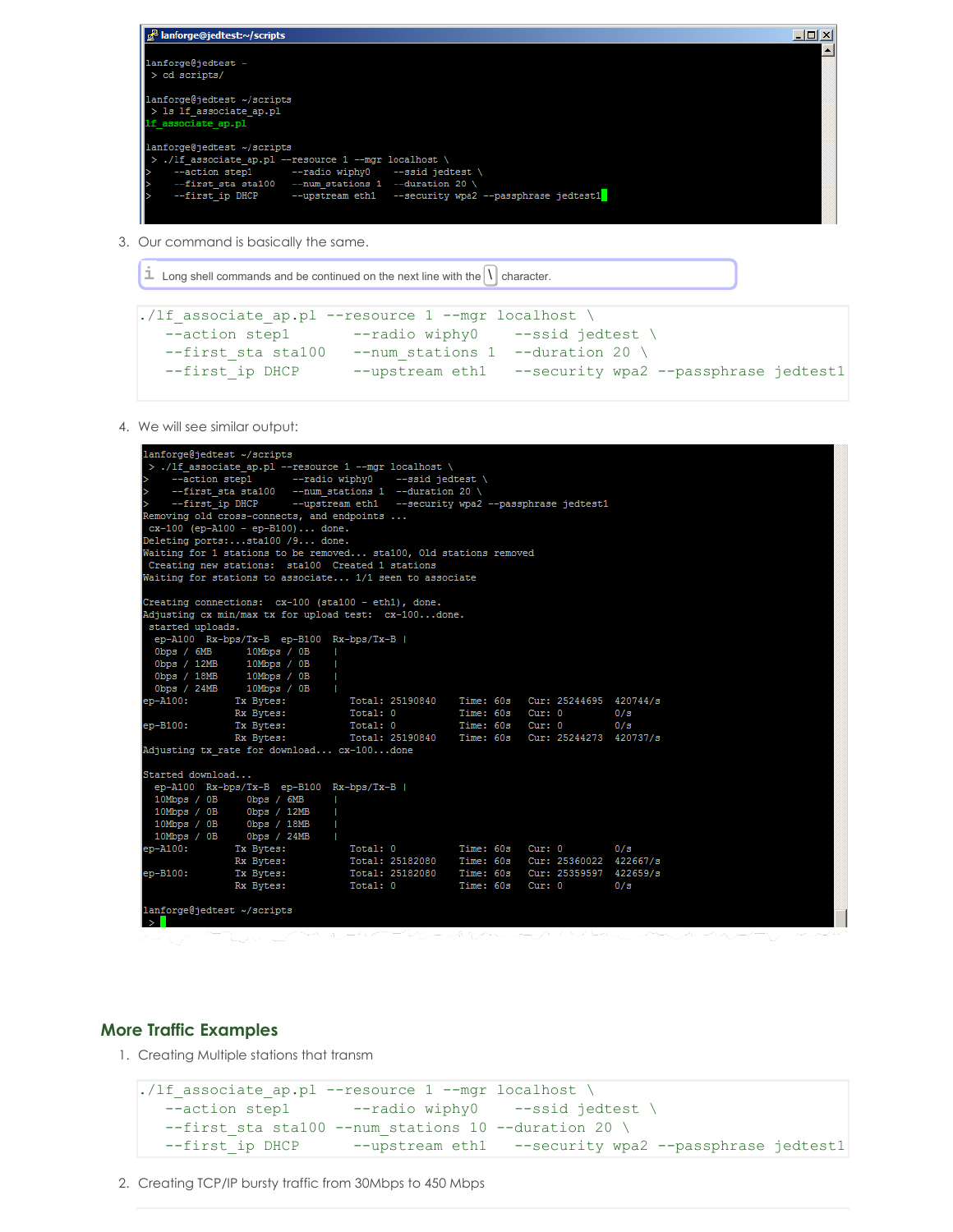```
./lf associate ap.pl --resource 1 --mgr localhost \
  --action step1 --radio wiphy0 --ssid jedtest \
  --first sta sta100 --num stations 10 --duration 120 \backslash--first ip DHCP --upstream eth1 --security wpa2 --passphrase jedtest1 \
  --cxtype tcp --bps-min 30Mpbs \
  --bps-max 450Mbps
```

|               | ⊴™ lantorge@jedtest:~/scripts                                                                                                                                                                                                  |                    |                      |                                                                                                                                                                         |                                    |                                  |            |                                    |                                    |  |                    |                  |                 |                    |                 |  |                    |                 |  |                    |                                    |                             | مرسط                     |
|---------------|--------------------------------------------------------------------------------------------------------------------------------------------------------------------------------------------------------------------------------|--------------------|----------------------|-------------------------------------------------------------------------------------------------------------------------------------------------------------------------|------------------------------------|----------------------------------|------------|------------------------------------|------------------------------------|--|--------------------|------------------|-----------------|--------------------|-----------------|--|--------------------|-----------------|--|--------------------|------------------------------------|-----------------------------|--------------------------|
|               |                                                                                                                                                                                                                                |                    |                      |                                                                                                                                                                         |                                    |                                  |            |                                    |                                    |  |                    |                  |                 |                    |                 |  |                    |                 |  |                    |                                    |                             | $\overline{\phantom{0}}$ |
|               | Started download                                                                                                                                                                                                               |                    |                      |                                                                                                                                                                         |                                    |                                  |            |                                    |                                    |  |                    |                  |                 |                    |                 |  |                    |                 |  |                    |                                    |                             |                          |
|               | ep-A100 Rx-bps/Tx-B ep-B100 Rx-bps/Tx-B   ep-A101 Rx-bps/Tx-B ep-B101 Rx-bps/Tx-B   ep-A102 Rx-bps/Tx-B ep-B102 Rx-bps/Tx-B   ep-A103 Rx-bps/Tx-B ep-B103 Rx-bps/Tx-B   ep-A104 Rx-bps/Tx-B   ep-A104 Rx-bps/Tx-B   ep-A104 Rx |                    |                      |                                                                                                                                                                         |                                    |                                  |            |                                    |                                    |  |                    |                  |                 |                    |                 |  |                    |                 |  |                    |                                    |                             |                          |
|               | $-B$   ep-A105 $Rx-bps/Tx-B$                                                                                                                                                                                                   |                    |                      | ep-B105 Rx-bps/Tx-B   ep-A106 Rx-bps/Tx-B ep-B106 Rx-bps/Tx-B   ep-A107 Rx-bps/Tx-B ep-B107 Rx-bps/Tx-B   ep-A108 Rx-bps/Tx-B ep-B108 Rx-bps/Tx-B   ep-A109 Rx-bps/Tx-B |                                    |                                  |            |                                    |                                    |  |                    |                  |                 |                    |                 |  |                    |                 |  |                    |                                    | ep-B109 B                   |                          |
| $x$ -bps/Tx-B |                                                                                                                                                                                                                                |                    |                      |                                                                                                                                                                         |                                    |                                  |            |                                    |                                    |  |                    |                  |                 |                    |                 |  |                    |                 |  |                    |                                    |                             |                          |
| SMbps / 0B    | 0 <sub>bps</sub> / 4 <sub>MB</sub>                                                                                                                                                                                             |                    |                      | 3Mbps / 0B 0bps / 3MB                                                                                                                                                   |                                    |                                  |            | 3Mbps / 0B                         | 0 <sub>pos</sub> / 3 <sub>MB</sub> |  |                    | $14$ Mbps / $0B$ | $0$ bps / $3MB$ | $\vert$ 4Mbps / 0B | Obps $/3MB$     |  | SMbps / OB         | $0$ bps / $4MB$ |  | $\vert$ 4Mbps / 0B | 0 <sub>bps</sub> / 3 <sub>MB</sub> | $\frac{3M_{\text{bps}}}{2}$ |                          |
| 0B            | $0$ bps / $3MB$                                                                                                                                                                                                                | $\vert$ 3Mbps / 0B |                      | 0 <sub>pos</sub> / 3 <sub>MB</sub>                                                                                                                                      |                                    | 1.3Mbps / 0B                     |            | 0 <sub>bps</sub> / 3 <sub>MB</sub> |                                    |  |                    |                  |                 |                    |                 |  |                    |                 |  |                    |                                    |                             |                          |
| 6Mbps / 0B    | 0 <sub>bps</sub> / 8 <sub>MB</sub>                                                                                                                                                                                             |                    | 1.3Mbps / 0B         |                                                                                                                                                                         | 0bps / 4MB                         |                                  |            | 4Mbps / 0B                         | $0$ bps / $6MB$                    |  | $\vert$ 4Mbps / 0B |                  | Obps $/$ 6MB    | 3Mbps / 0B         | $0$ bps / $5MB$ |  | 4Mbps / 0B         | $0$ bps / $6MB$ |  | 3Mbps / OB         | Obps / SMB                         | 3Mbps                       |                          |
| 0B            | 0 <sub>bps</sub> / 4 <sub>MB</sub>                                                                                                                                                                                             | $\vert$ 3Mbps / 0B |                      | $0$ bps / $4MB$                                                                                                                                                         |                                    | $\parallel$ 3Mbps / 0B           |            | Obps / 5MB                         |                                    |  |                    |                  |                 |                    |                 |  |                    |                 |  |                    |                                    |                             |                          |
| 6Mbps / 0B    |                                                                                                                                                                                                                                | Obps / 12MB        | 3Mbps / 0B           |                                                                                                                                                                         | Obps / 5MB                         |                                  |            | SMbps / OB                         | Obps / 10MB                        |  | 5Mbps / 0B         |                  | Obps / 11MB     | 3Mbps / 0B         | Obps $/$ 6MB    |  | 4Mbps / 0B         | $0$ bps / $8MB$ |  | 3Mbps / OB         | Obps / 7MB                         | 3Mbps                       |                          |
| 0B            | $0$ bps / $6MB$                                                                                                                                                                                                                | 3Mbps / 0B         |                      | $0$ bps / $6MB$                                                                                                                                                         |                                    |                                  | 4Mbps / 0B | 0bps / 8MB                         |                                    |  |                    |                  |                 |                    |                 |  |                    |                 |  |                    |                                    |                             |                          |
| SMbps / 0B    |                                                                                                                                                                                                                                | Obps / 14MB        | 3Mbps / 0B           |                                                                                                                                                                         | 0 <sub>pos</sub> / 7 <sub>MB</sub> |                                  |            | 4Mbps / 0B                         | Obps / 12MB                        |  |                    | SMbps / 0B       | Obps / 13MB     | 3Mbps / 0B         | Obps / 9MB      |  | $\vert$ 4Mbps / 0B | Obps / 11MB     |  | $3M$ bos / $0B$    | Obps / 8MB                         | $1.3M$ bps                  |                          |
| 0B            | $0$ bos / $9MB$                                                                                                                                                                                                                |                    |                      | 3Mbps / 0B 0bps / 8MB                                                                                                                                                   |                                    | $1$ 4Mbps $/$ 0B                 |            | Obos / 11MB                        |                                    |  |                    |                  |                 |                    |                 |  |                    |                 |  |                    |                                    |                             |                          |
| ep-A100:      | Tx Bytes:                                                                                                                                                                                                                      |                    | Total: 0             |                                                                                                                                                                         |                                    | Time: 60s Cur: 0                 |            |                                    | 0/s                                |  |                    |                  |                 |                    |                 |  |                    |                 |  |                    |                                    |                             |                          |
|               | Rx Bytes:                                                                                                                                                                                                                      |                    |                      | Total: 14454000                                                                                                                                                         |                                    | Time: 60s Cur: 14476921 241282/s |            |                                    |                                    |  |                    |                  |                 |                    |                 |  |                    |                 |  |                    |                                    |                             |                          |
| ep-B100:      | Tx Bytes:                                                                                                                                                                                                                      |                    |                      | Total: 14454000                                                                                                                                                         |                                    | Time: 60s                        |            |                                    | Cur: 14476196 241269/s             |  |                    |                  |                 |                    |                 |  |                    |                 |  |                    |                                    |                             |                          |
|               |                                                                                                                                                                                                                                |                    |                      |                                                                                                                                                                         |                                    |                                  | Cur: 0     |                                    | 0/s                                |  |                    |                  |                 |                    |                 |  |                    |                 |  |                    |                                    |                             |                          |
| ep-A101:      | Rx Bytes:                                                                                                                                                                                                                      |                    | Total: 0<br>Total: 0 |                                                                                                                                                                         |                                    | Time: 60s                        |            |                                    | 0/s                                |  |                    |                  |                 |                    |                 |  |                    |                 |  |                    |                                    |                             |                          |
|               | Tx Bytes:                                                                                                                                                                                                                      |                    |                      |                                                                                                                                                                         |                                    | Time: 60s Cur: 0                 |            |                                    | 114321/s                           |  |                    |                  |                 |                    |                 |  |                    |                 |  |                    |                                    |                             |                          |
|               | Rx Bytes:                                                                                                                                                                                                                      |                    |                      | Total: 6853240                                                                                                                                                          |                                    | Time: 60s                        |            | Cur: 6859299                       |                                    |  |                    |                  |                 |                    |                 |  |                    |                 |  |                    |                                    |                             |                          |
| ep-B101:      | Tx Bytes:                                                                                                                                                                                                                      |                    |                      | Total: 6853240                                                                                                                                                          |                                    | Time: 60s                        |            |                                    | Cur: 6854839 114247/8              |  |                    |                  |                 |                    |                 |  |                    |                 |  |                    |                                    |                             |                          |
|               | Rx Bytes:                                                                                                                                                                                                                      |                    | Total: 0             |                                                                                                                                                                         |                                    | Time: 60s                        | Cur: 0     |                                    | 0/s                                |  |                    |                  |                 |                    |                 |  |                    |                 |  |                    |                                    |                             |                          |
| ep-A102:      | <b>Tx Bytes:</b>                                                                                                                                                                                                               |                    | Total: 0             |                                                                                                                                                                         |                                    | Time: 60s                        | Cur: 0     |                                    | 0/3                                |  |                    |                  |                 |                    |                 |  |                    |                 |  |                    |                                    |                             |                          |
|               | Rx Bytes:                                                                                                                                                                                                                      |                    |                      | Total: 12227500<br>Total: 12227500                                                                                                                                      |                                    | Time: 60s Cur: 12324866 205414/s |            |                                    |                                    |  |                    |                  |                 |                    |                 |  |                    |                 |  |                    |                                    |                             |                          |
| ep-B102:      | <b>TX Bytes:</b>                                                                                                                                                                                                               |                    |                      |                                                                                                                                                                         |                                    | Time: 60s                        |            |                                    | Cur: 12316590 205276/s             |  |                    |                  |                 |                    |                 |  |                    |                 |  |                    |                                    |                             |                          |
|               | Rx Bytes:                                                                                                                                                                                                                      |                    | Total: 0             |                                                                                                                                                                         |                                    | Time: 60s                        | Cur: 0     |                                    | 0/3                                |  |                    |                  |                 |                    |                 |  |                    |                 |  |                    |                                    |                             |                          |
| ep-A103:      | <b>TX Bytes:</b>                                                                                                                                                                                                               |                    | Total: 0             |                                                                                                                                                                         |                                    | Time: 60s Cur: 0                 |            |                                    | 0/3                                |  |                    |                  |                 |                    |                 |  |                    |                 |  |                    |                                    |                             |                          |
|               | Rx Bytes:                                                                                                                                                                                                                      |                    |                      | Total: 13540040                                                                                                                                                         |                                    | Time: 60s                        |            |                                    | Cur: 13629540 227159/s             |  |                    |                  |                 |                    |                 |  |                    |                 |  |                    |                                    |                             |                          |
| ep-B103:      | Tx Bytes:                                                                                                                                                                                                                      |                    |                      | Total: 13540040                                                                                                                                                         |                                    | Time: 60s                        |            |                                    | Cur: 13620400 227006/s             |  |                    |                  |                 |                    |                 |  |                    |                 |  |                    |                                    |                             |                          |
|               | Rx Bytes:                                                                                                                                                                                                                      |                    | Total: 0             |                                                                                                                                                                         |                                    | Time: 60s                        | Cur: 0     |                                    | 0/3                                |  |                    |                  |                 |                    |                 |  |                    |                 |  |                    |                                    |                             |                          |
| ep-A104:      | Tx Bytes:                                                                                                                                                                                                                      |                    | Total: 0             |                                                                                                                                                                         |                                    | Time: 60s                        | Cur: 0     |                                    | 0/3                                |  |                    |                  |                 |                    |                 |  |                    |                 |  |                    |                                    |                             |                          |
|               | Rx Bytes:                                                                                                                                                                                                                      |                    |                      | Total: 9768860                                                                                                                                                          |                                    | Time: 60s                        |            | Cur: 9820252                       | 163670/s                           |  |                    |                  |                 |                    |                 |  |                    |                 |  |                    |                                    |                             |                          |
| ep-B104:      | Tx Bytes:                                                                                                                                                                                                                      |                    |                      | Total: 9768860                                                                                                                                                          |                                    | Time: 60s                        |            | Cur: 9813675                       | 163561/5                           |  |                    |                  |                 |                    |                 |  |                    |                 |  |                    |                                    |                             |                          |
|               | Rx Bytes:                                                                                                                                                                                                                      |                    | Total: 0             |                                                                                                                                                                         |                                    | Time: 60s                        | Cur: 0     |                                    | 0/3                                |  |                    |                  |                 |                    |                 |  |                    |                 |  |                    |                                    |                             |                          |
| ep-A105:      | Tx Bytes:                                                                                                                                                                                                                      |                    | Total: 0             |                                                                                                                                                                         |                                    | Time: 60s                        | Cur: 0     |                                    | 0/5                                |  |                    |                  |                 |                    |                 |  |                    |                 |  |                    |                                    |                             |                          |
|               | Rx Bytes:                                                                                                                                                                                                                      |                    |                      | Total: 10634640                                                                                                                                                         |                                    | Time: 60s                        |            |                                    | Cur: 10676277 177937/s             |  |                    |                  |                 |                    |                 |  |                    |                 |  |                    |                                    |                             |                          |
| ep-B105:      | Tx Bytes:                                                                                                                                                                                                                      |                    |                      | Total: 10634640                                                                                                                                                         |                                    | Time: 60s                        |            |                                    | Cur: 10668958 177815/s             |  |                    |                  |                 |                    |                 |  |                    |                 |  |                    |                                    |                             |                          |
|               | <b>Rx Bytes:</b>                                                                                                                                                                                                               |                    | Total: 0             |                                                                                                                                                                         |                                    | Time: 60s Cur: 0                 |            |                                    | 0/5                                |  |                    |                  |                 |                    |                 |  |                    |                 |  |                    |                                    |                             |                          |
| ep-A106:      | Tx Bytes:                                                                                                                                                                                                                      |                    | Total: 0             |                                                                                                                                                                         |                                    | Time: 60s                        | Cur: 0     |                                    | 0/5                                |  |                    |                  |                 |                    |                 |  |                    |                 |  |                    |                                    |                             |                          |
|               | <b>Rx Bytes:</b>                                                                                                                                                                                                               |                    |                      | Total: 7920500                                                                                                                                                          |                                    | Time: 60s                        |            | Cur: 7940881                       | 132348/5                           |  |                    |                  |                 |                    |                 |  |                    |                 |  |                    |                                    |                             |                          |
| ep-B106:      | Tx Bytes:                                                                                                                                                                                                                      |                    |                      | Total: 7920500                                                                                                                                                          |                                    | Time: 60s Cur: 7935577 132259/s  |            |                                    |                                    |  |                    |                  |                 |                    |                 |  |                    |                 |  |                    |                                    |                             |                          |
|               | Rx Bytes:                                                                                                                                                                                                                      |                    | Total: 0             |                                                                                                                                                                         |                                    | Time: 60s                        | Cur: 0     |                                    | 0/5                                |  |                    |                  |                 |                    |                 |  |                    |                 |  |                    |                                    |                             |                          |
| ep-A107:      | Tx Bytes:                                                                                                                                                                                                                      |                    | Total: 0             |                                                                                                                                                                         |                                    | Time: 60s                        | Cur: 0     |                                    | 0/s                                |  |                    |                  |                 |                    |                 |  |                    |                 |  |                    |                                    |                             |                          |
|               | Rx Bytes:                                                                                                                                                                                                                      |                    |                      | Total: 9206760                                                                                                                                                          |                                    | Time: 60s Cur: 9217975           |            |                                    | 153632/s                           |  |                    |                  |                 |                    |                 |  |                    |                 |  |                    |                                    |                             |                          |
| ep-B107:      | Tx Bytes:                                                                                                                                                                                                                      |                    |                      | Total: 9206760                                                                                                                                                          |                                    | Time: 60s                        |            | Cur: 9211980                       | 153533/s                           |  |                    |                  |                 |                    |                 |  |                    |                 |  |                    |                                    |                             |                          |
|               | Rx Bytes:                                                                                                                                                                                                                      |                    | Total: 0             |                                                                                                                                                                         |                                    | Time: 60s                        | Cur: 0     |                                    | 0/s                                |  |                    |                  |                 |                    |                 |  |                    |                 |  |                    |                                    |                             |                          |
| ep-A108:      | Tx Bytes:                                                                                                                                                                                                                      |                    | Total: 0             |                                                                                                                                                                         |                                    | Time: 60s Cur: 0                 |            |                                    | 0/s                                |  |                    |                  |                 |                    |                 |  |                    |                 |  |                    |                                    |                             |                          |
|               | Rx Bytes:                                                                                                                                                                                                                      |                    |                      | Total: 7400740                                                                                                                                                          |                                    | Time: 60s                        |            | Cur: 7462178                       | 124369/s                           |  |                    |                  |                 |                    |                 |  |                    |                 |  |                    |                                    |                             |                          |
| ep-B108:      | Tx Bytes:                                                                                                                                                                                                                      |                    |                      | Total: 7400740                                                                                                                                                          |                                    | Time: 60s                        |            | Cur: 7457040                       | 124284/s                           |  |                    |                  |                 |                    |                 |  |                    |                 |  |                    |                                    |                             |                          |
|               | Rx Bytes:                                                                                                                                                                                                                      |                    | Total: 0             |                                                                                                                                                                         |                                    | Time: 60s Cur: 0                 |            |                                    | 0/s                                |  |                    |                  |                 |                    |                 |  |                    |                 |  |                    |                                    |                             |                          |
| ер=А109:      | Tx Bytes:                                                                                                                                                                                                                      |                    | Total: 0             |                                                                                                                                                                         |                                    | Time: 60s                        | Cur: 0     |                                    | 0/s                                |  |                    |                  |                 |                    |                 |  |                    |                 |  |                    |                                    |                             |                          |
|               | Rx Bytes:                                                                                                                                                                                                                      |                    |                      | Total: 10647780                                                                                                                                                         |                                    | Time: 60s                        |            |                                    | Cur: 10721760 178696/s             |  |                    |                  |                 |                    |                 |  |                    |                 |  |                    |                                    |                             |                          |
| ep-B109:      | <b>Tx Bytes:</b>                                                                                                                                                                                                               |                    |                      | Total: 10647780                                                                                                                                                         |                                    | Time: 60s                        |            |                                    | Cur: 10714567 178576/s             |  |                    |                  |                 |                    |                 |  |                    |                 |  |                    |                                    |                             |                          |
|               | Rx Bytes:                                                                                                                                                                                                                      |                    | Total: 0             |                                                                                                                                                                         |                                    | Time: 60s Cur: 0                 |            |                                    | 0/s                                |  |                    |                  |                 |                    |                 |  |                    |                 |  |                    |                                    |                             |                          |
|               | lanformaßiadragt "Jacrinta                                                                                                                                                                                                     |                    |                      |                                                                                                                                                                         |                                    |                                  |            |                                    |                                    |  |                    |                  |                 |                    |                 |  |                    |                 |  |                    |                                    |                             |                          |

3. Capturing that report with redirection

```
./lf associate ap.pl --resource 1 --mgr localhost \
  --action step1 --radio wiphy0 --ssid jedtest \
  --first sta sta100 --num stations 10 --duration 120 \
  --first ip DHCP --upstream eth1 --security wpa2 --passphrase jedtest1 \
  --cxtype tcp --bps-min 30Mpbs --bps-max 450Mbps &> report.txt
```
**i** Both DOS and Linux command output can be saved to <sup>a</sup> file with the**&>** operator.

**i** Both DOS and Linux files can be viewed with the**more** command.

4. Creating steady UDP traffic to at 450Mbps

```
$ ./lf associate ap.pl --resource 1 --mgr localhost \setminus--action step1 --radio wiphy0 --ssid jedtest \
  --first sta sta100 --num stations 10 --duration 120 \setminus--first ip DHCP --upstream eth1 --security wpa2 --passphrase jedtest1 \
  --cxtype udp --bps-min 450Mpbs \
  --bps-max SAME &> report.txt
$ more report.txt
```
5. Associating to an open AP

```
./lf associate ap.pl --resource 1 --mgr localhost \setminus--action step1 --radio wiphy0 --ssid jedtest \
  --first_sta sta100 --num_stations 10 --duration 120 \
  --first ip DHCP --upstream eth1 --security open
```
6. Connecting a station at 802.11/abg speeds

```
./lf associate ap.pl --resource 1 --mgr localhost \setminus--action step1 --radio wiphy0 --ssid jedtest \
  --first sta sta100 --num stations 10 --duration 120 \
  --first ip DHCP --upstream eth1 --security open \
  --wifi_mode abg
```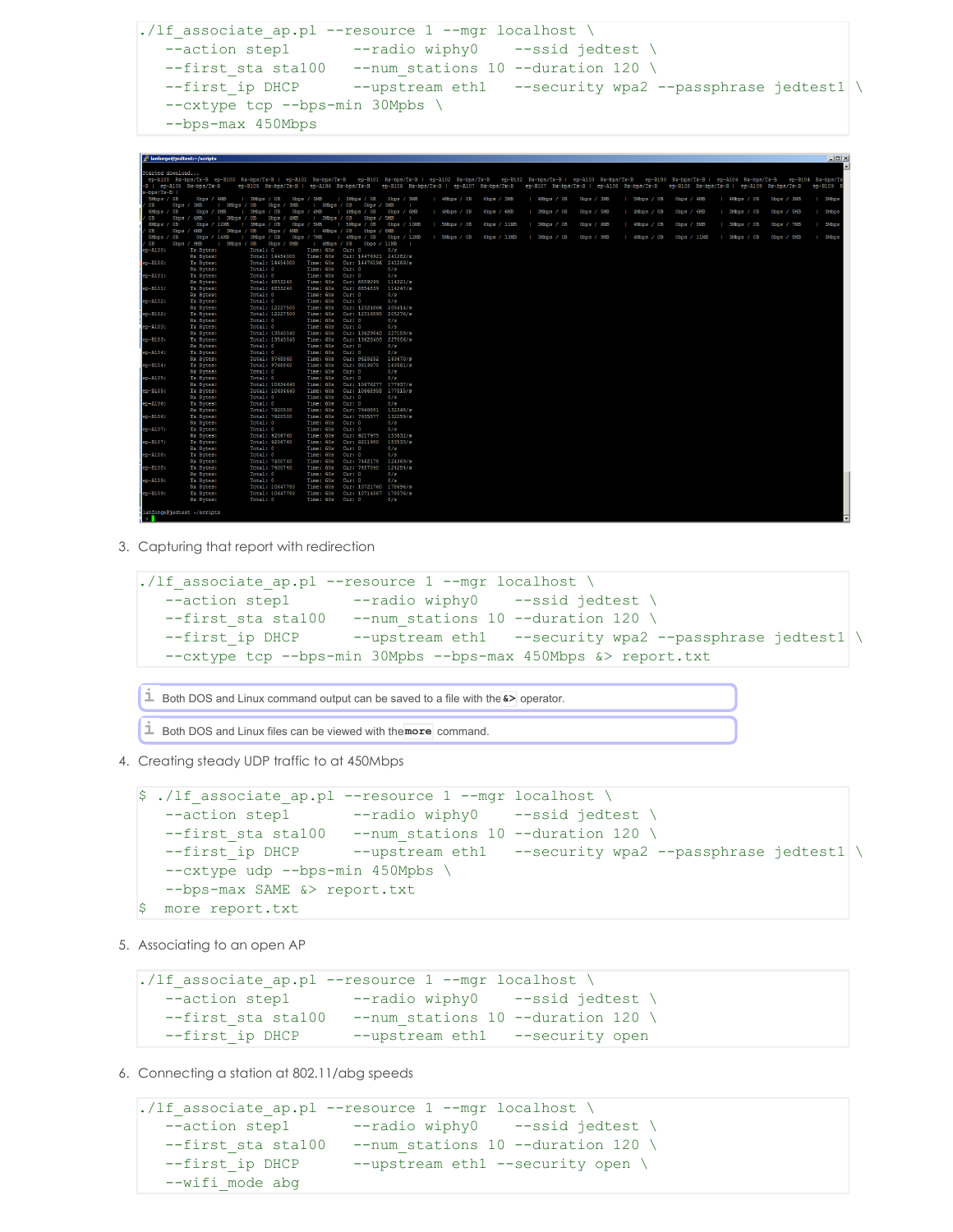7. Initializing your test secenario by pre-loading a database. The database is the same name as the dropdown in the GUI Status tab.

| & LANforge Manager Version(5.3.3)                |                                                             |                                   |                             |                                    | $\Box$ D $\times$             |
|--------------------------------------------------|-------------------------------------------------------------|-----------------------------------|-----------------------------|------------------------------------|-------------------------------|
| Control Reporting Tear-Off Info Plugins          |                                                             |                                   |                             |                                    |                               |
|                                                  |                                                             | <b>Stop All</b>                   | <b>Restart Manager</b>      |                                    | <b>HELP</b><br><b>Refresh</b> |
| Generic<br><b>Test Mgr</b><br>Layer-4<br>File-IO | <b>Test Group</b><br><b>Resource Mgr</b>                    | <b>Event Log</b><br><b>Alerts</b> | <b>Messages</b><br>Port Mgr |                                    |                               |
| <b>Status</b><br>Layer-3<br><b>L3 Endps</b>      | <b>VoIP/RTP</b><br><b>VolP/RTP Endps</b>                    | Armageddon                        | WanLinks                    | <b>Attenuators</b>                 | <b>Collision-Domains</b>      |
| <b>License Info</b>                              | <b>Current Users</b>                                        |                                   |                             | <b>Test Configuration Database</b> |                               |
|                                                  | * Admin from: 192.168.100.178<br>Admin from: 192.168.100.51 | List:                             | $\vert$ day 236             | ▼                                  | Load                          |
| Licenses expire in: 46 days.                     | qnuserver from:127.0.0.1                                    |                                   | day_236                     |                                    | ۰                             |
|                                                  |                                                             | Name:                             | day 235                     |                                    | <b>Hete</b>                   |
|                                                  |                                                             |                                   | Load Behavior: day 234      |                                    | ave                           |
| Support expires in: 46 days.                     |                                                             |                                   | day 233                     |                                    |                               |
|                                                  | $\left  \cdot \right $<br>$\mathbb{H}$                      | $\vert \cdot \vert$               | day 232                     |                                    | <i><b>Progress</b></i>        |
|                                                  |                                                             |                                   | day 231                     |                                    |                               |
|                                                  | <b>Virtual Shelf 1</b>                                      |                                   | day_230                     |                                    |                               |
|                                                  | <b>Resource 1</b>                                           | <b>Resource 2</b>                 | day_229                     |                                    |                               |
|                                                  |                                                             |                                   | day 228                     |                                    |                               |
|                                                  | ш                                                           |                                   | day_227<br>day_226          |                                    |                               |
|                                                  | п.                                                          | ш                                 | day_225                     |                                    |                               |
|                                                  |                                                             |                                   | day_224                     |                                    |                               |
|                                                  |                                                             |                                   | day_223                     |                                    |                               |
|                                                  |                                                             |                                   | day_222                     |                                    |                               |
|                                                  | <b>III</b>                                                  | m                                 | day_221                     |                                    |                               |
|                                                  |                                                             |                                   | day_220                     |                                    |                               |
|                                                  | <b>Netsmith</b>                                             | Netsmith                          | day 219                     |                                    |                               |
|                                                  |                                                             |                                   | day 218                     |                                    |                               |
|                                                  |                                                             |                                   | day_217                     |                                    |                               |
|                                                  |                                                             |                                   | day_216                     |                                    |                               |
|                                                  |                                                             |                                   | day_215                     |                                    | $\overline{\phantom{a}}$      |
|                                                  |                                                             |                                   |                             |                                    |                               |
|                                                  |                                                             |                                   |                             |                                    |                               |
| Logged in to: 192.168.100.26:4002 as: Admin      |                                                             |                                   |                             |                                    |                               |

```
./lf associate ap.pl --resource 1 --mgr localhost \setminus--action step1 --radio wiphy0 --ssid jedtest \
  --first sta sta100 --num stations 10 --duration 120 \
  --first ip DHCP --upstream eth1 --security open \
  --db_preload day_236
```
8. Saving your test state after completing a traffic run

```
./lf_associate_ap.pl --resource 1 --mgr localhost \
  --action step1 --radio wiphy0 --ssid jedtest \
  --first sta sta100 --num stations 10 --duration 120 \backslash--first_ip DHCP --upstream eth1 --security open \
  --db_preload day_236 --db_save station_results
```
9. Cleaning out your scenario settings after completing a traffic run. We can do this by loading the EMPTY database with the db\_postload switch.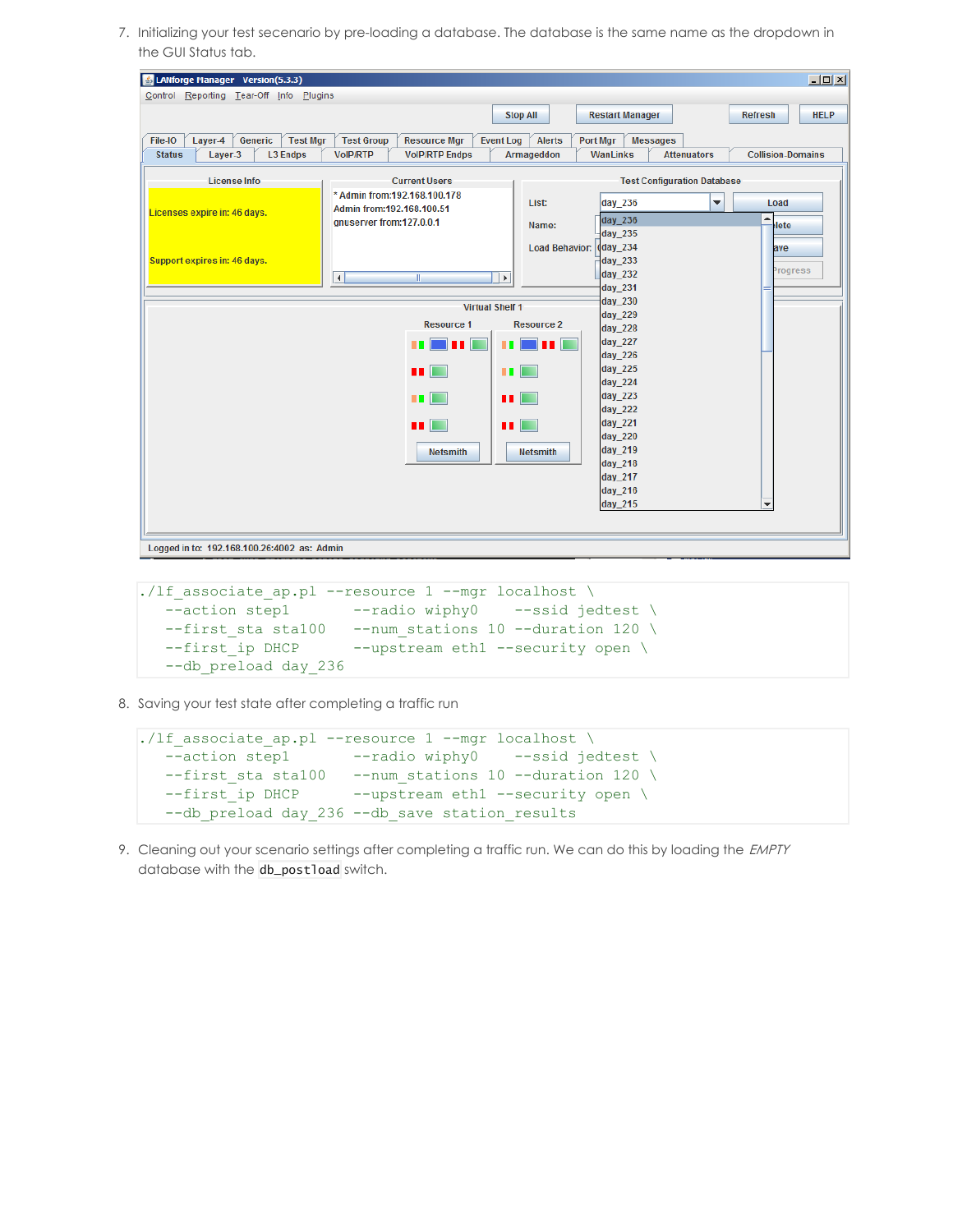| & LANforge Manager Version(5.3.3)                |                                                       |                                        |                                               | $\Box$                        |
|--------------------------------------------------|-------------------------------------------------------|----------------------------------------|-----------------------------------------------|-------------------------------|
| Control Reporting Tear-Off Info Plugins          |                                                       |                                        |                                               |                               |
|                                                  |                                                       | <b>Stop All</b>                        | <b>Restart Manager</b>                        | <b>HELP</b><br><b>Refresh</b> |
| Generic<br><b>Test Mgr</b><br>File-IO<br>Layer-4 | <b>Test Group</b><br><b>Resource Mgr</b>              | <b>Event Log</b><br><b>Alerts</b>      | Port Mgr<br><b>Messages</b>                   |                               |
| <b>Status</b><br>Layer-3<br><b>L3 Endps</b>      | <b>VolP/RTP</b><br><b>VolP/RTP Endps</b>              | Armageddon                             | <b>Attenuators</b><br>WanLinks                | <b>Collision-Domains</b>      |
| <b>License Info</b>                              | <b>Current Users</b><br>* Admin from: 192.168.100.178 | List:                                  | <b>Test Configuration Database</b><br>day_236 | Load<br>▼                     |
| Licenses expire in: 46 days.                     | Admin from:192.168.100.51<br>anuserver from:127.0.0.1 | Name:                                  | day 211<br>day 210                            | ▲<br>lete                     |
| Support expires in: 46 days.                     | $\vert \vert$<br>$\mathbb{R}$                         | <b>Load Behavior:</b><br>$  \bullet  $ | $day$ 209<br>day 208<br>day_207               | ave<br><sup>p</sup> rogress   |
|                                                  |                                                       |                                        | day_206<br>day 205                            |                               |
|                                                  |                                                       | <b>Virtual Shelf 1</b>                 | ten-sta-to-ten-mvn-tcpmss                     |                               |
|                                                  | <b>Resource 1</b>                                     | <b>Resource 2</b>                      | day 204                                       |                               |
|                                                  | <br>m                                                 | ا ده ک                                 | portal-bot-basic                              |                               |
|                                                  |                                                       |                                        | ten-sta-to-ten-mvn                            |                               |
|                                                  | <b>THE R</b>                                          | <b>THE REA</b>                         | day 203                                       |                               |
|                                                  |                                                       |                                        | day 202<br><b>DFLT</b>                        |                               |
|                                                  | <b>THE REA</b>                                        | $\blacksquare$                         | migrate-2ch                                   |                               |
|                                                  | $\blacksquare$                                        | u E                                    | wifi_capacity                                 |                               |
|                                                  |                                                       |                                        | run results                                   |                               |
|                                                  | <b>Netsmith</b>                                       | <b>Netsmith</b>                        | Radio <sub>2</sub>                            |                               |
|                                                  |                                                       |                                        | Radio3                                        |                               |
|                                                  |                                                       |                                        | <b>EMPTY</b><br>If associate                  |                               |
|                                                  |                                                       |                                        | sta-to-self                                   | ▾                             |
|                                                  |                                                       |                                        |                                               |                               |
|                                                  |                                                       |                                        |                                               |                               |
| Logged in to: 192.168.100.26:4002 as: Admin      |                                                       |                                        |                                               |                               |

```
./lf associate ap.pl --resource 1 --mgr localhost \setminus--action step1 --radio wiphy0 --ssid jedtest \
  --first sta sta100 --num stations 10 --duration 120 \
  --first ip DHCP --upstream eth1 --security open \
  --db preload day 236 --db save station results --db postload EMPTY
```
### **Using lf\_associate\_ap to stress test an AP**

We can have a series of stations associate and unassociate over and over. This can be quite a bit of exercise for an AP. Below is a command that tests five clients connecting.

```
./lf associate ap.pl --mgr jedtest --action step2 \
--ssid jedtest --first sta sta100 --first ip DHCP \
--num stations 10 --security wpa2 --passphrase jedtest1
```
This will create set of ten stations bring them up and then take them down.



### **Script Options**

These might have been update since publication, please check --help output for your version of the script.